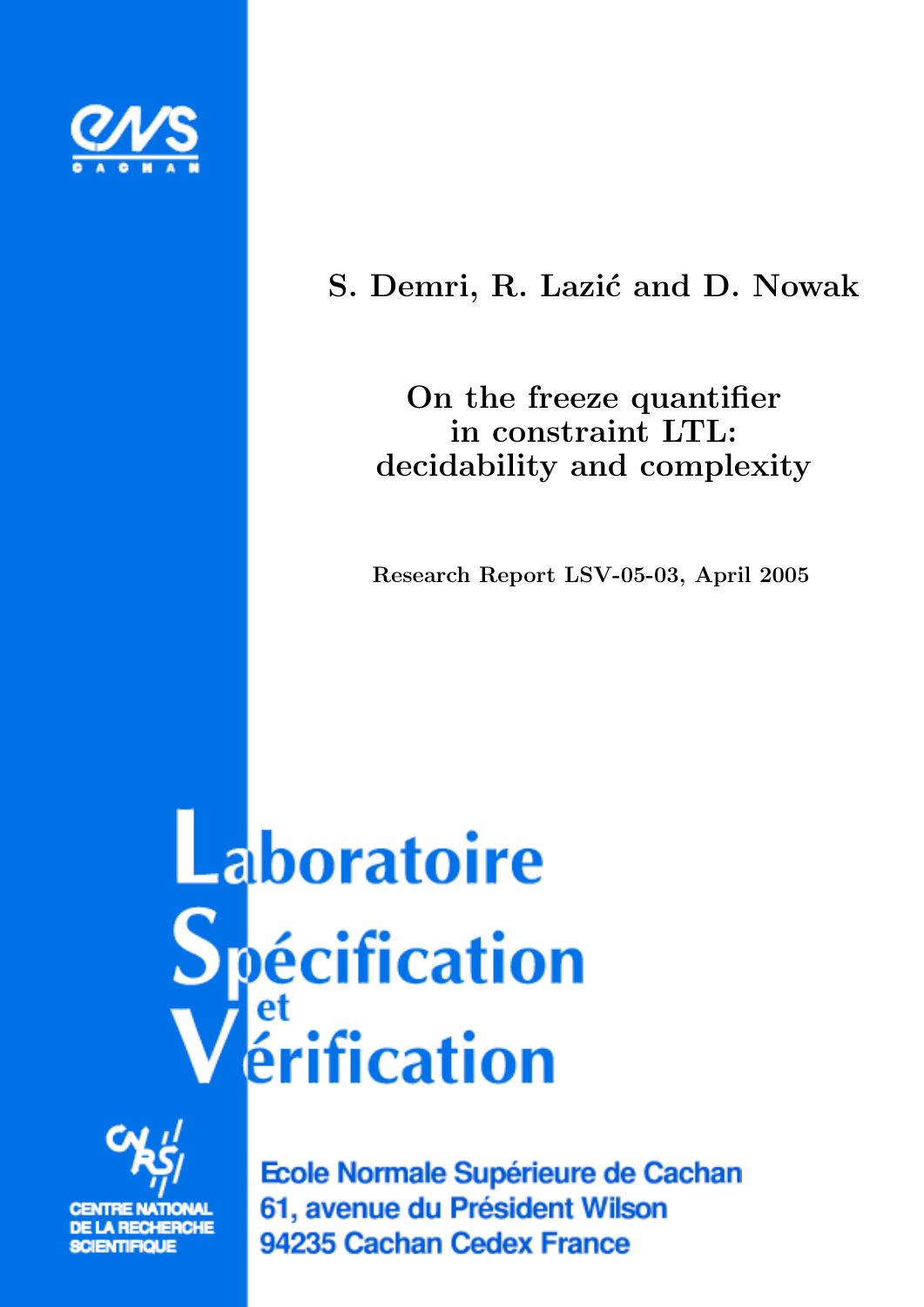## On the freeze quantifier in Constraint LTL: decidability and complexity

Stéphane Demri<sup>1∗</sup> Ranko Lazić<sup>2†</sup> David Nowak<sup>1‡</sup>

<sup>1</sup> LSV/CNRS UMR 8643 & INRIA Futurs projet SECSI & ENS Cachan 61, av. Pdt. Wilson, 94235 Cachan Cedex, France email: {demri,nowak}@lsv.ens-cachan.fr

<sup>2</sup> Department of Computer Science, University of Warwick Coventry CV4 7AL, United Kingdom email: lazic@dcs.warwick.ac.uk

#### Abstract

*Constraint LTL, a generalization of LTL over Presburger constraints, is often used as a formal language to specify the behavior of operational models with constraints. The freeze quantifier can be part of the language, as in some real-time logics, but this variable-binding mechanism is quite general and ubiquitous in many logical languages (first-order temporal logics, hybrid logics, logics for sequence diagrams, navigation logics, etc.). We show that Constraint LTL over the simple domain*  $\langle \mathbb{N}, \equiv \rangle$  *augmented with the freeze operator is undecidable which is a surprising result regarding the poor language for constraints (only equality tests). Many versions of freeze-free Constraint LTL are decidable over domains with qualitative predicates and our undecidability result actually establishes*  $\Sigma_1^1$ -*completeness. On the positive side, we provide complexity results when the domain is finite (*EXPSPACE*-completeness) or when the formulae are flat in a sense introduced in the paper. Our undecidability results are quite sharp (i.e. with restrictions on the number of variables) and all our complexity characterizations insure completeness with respect to some complexity class (mainly* PSPACE *and* EXPSPACE*).*

Track 3: Temporal Logic in Computer Science Topics: specification and verification of systems, verification of infinite-state systems, reasoning about transition systems, real-time logics.

\*Supported by ACI "Sécurité et Informatique" CORTOS.

#### 1 Introduction

Model-checking for infinite-state systems. Temporal logics are well-studied formalisms to specify the behavior of finite-state systems and the computational complexity of the model-checking problems is nowadays well-known, see e.g. a survey in [37]. However, many systems such as communication protocols have an infinite amount of configurations and usually the techniques for the finite case cannot be applied directly. For numerous infinite-state systems, the model-checking problem for the linear-time temporal logic LTL can be easily shown to be undecidable (counter automata, hybrid automata and more general constraint automata [35, Chapter 6]). Actually, simpler problems such as reachability are already undecidable. However, remarkable classes of infinite-state systems admit decidable model-checking problems such as the timed automata [1] and subclasses of counter automata [31, 5, 6, 21]. For instance, fragments of LTL with Presburger constraints have been shown decidable over appropriate counter automata [13, 19]. In order to push further the decidability border, one way consists in considering larger classes of operational models, see e.g. [31]. Alternatively, enriching the specification language is another possibility. In the paper we are interested in studying systematically the extensions of versions of LTL over concrete domains by adding the socalled freeze quantifier and to analyze the consequences in terms of decidability and computational complexity.

A variable-binding mechanism. The freeze quantifier in real-time logics has been introduced by Alur and Henzinger in the logic TPTL, see e.g. [2]. The formula  $x \cdot \phi(x)$  binds the variable x to the time t of the current state:  $x \cdot \phi(x)$  is se-

<sup>†</sup>Supported by an invited professorship from ENS Cachan, and by grants from the EPSRC (GR/S52759/01) and the Intel Corporation. Also affiliated to the Mathematical Institute, Serbian Academy of Sciences and Arts, Belørade.

<sup>&</sup>lt;sup>‡</sup>Supported by ACI "Sécurité et Informatique" PERSÉE.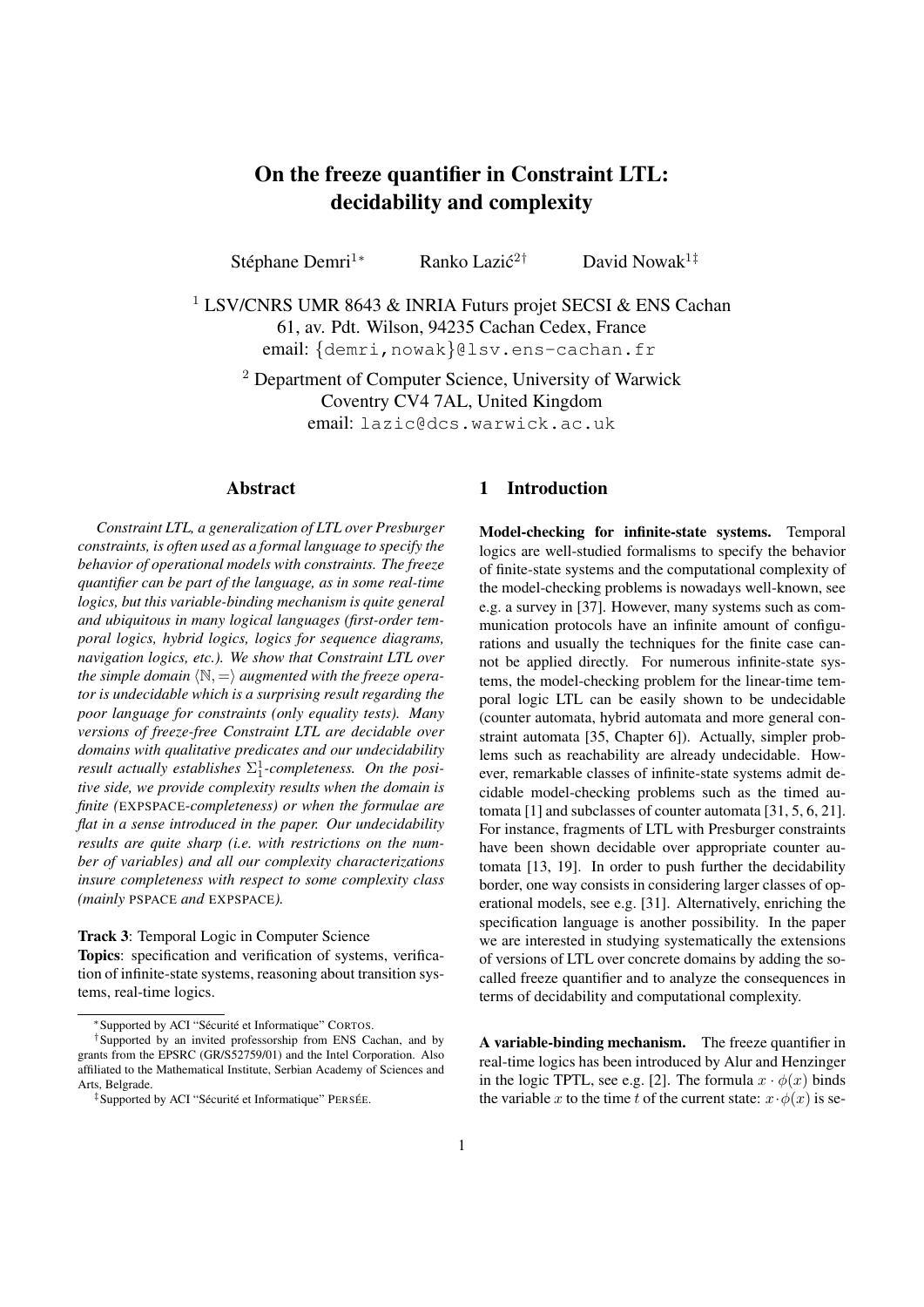mantically equivalent to  $\phi(t)$ . Alternatively, in the explicit clock approach [27], there is an explicit clock variable  $t$  and even though in this approach the freeze variable-binding mechanism is possible, the logical formalisms from [2] and [27] are incomparable. In this paper, we want to extend some of the decidable logics from [13, 19, 18] to admit the freeze quantifier:  $\downarrow_{y=x} \phi(y)$  holds true at a state iff  $\phi(y)$  holds true at the same state with y taking the value of  $x$ . Here,  $y$  can be in the scope of temporal operators. A crucial difference with the logics in [2, 27] rests on the fact that the variable  $x$  may not be monotonic. We focus on decidability and complexity issues when the language of constraints (at the atomic level of the logics) is very simple in order to isolate properly the very effects of the freeze quantifier. We know for instance that LTL over integer periodicity constraints augmented with the freeze operator is EXPSPACE-complete [18].

The above-mentioned variable-binding mechanism that allows the binding of logical variables to objects is very general and it has been used in the literature for various purposes. Details will be provided along the paper (see e.g. Sects. 2.3 and 4.3).

Our contribution. In the paper, we analyze decidability and complexity issues of Constraint LTL augmented with the freeze operator. The temporal operators we consider are restricted to the standard future-time operators "until" and "next" (no past-time operators). CLTL<sup> $\downarrow$ </sup>(D) denotes such a logic over the concrete domain  $D$ . A concrete domain is composed of a non-empty set equipped with a family of relations. The atomic formulae of  $CLTL^{\downarrow}(D)$  are based on constraints over  $D$  with the ability to compare values of variables at states of bounded distance (see details in the body of the paper) as done in [41, 4, 19, 25]. First, we show that when the underlying domain  $D$  is finite, CLTL<sup> $\downarrow$ </sup>( $D$ ) satisfiability is in EXPSPACE. If moreover  $D$  has at least two elements with the equality predicate, then  $CLTL^{\downarrow}(D)$ is EXPSPACE-hard. As a corollary, CLTL<sup> $\downarrow$ </sup>(D, =) satisfiability is EXPSPACE-complete when  $|D| \ge 2$  and D is finite (Sect. 3.2). This witnesses an exponential blow-up since satisfiability for the freeze-free fragment  $CLTL(\mathcal{D})$  when  $\mathcal D$ is finite can be easily shown in PSPACE as plain LTL.

When the domain  $D$  is infinite, we show that CLTL<sup> $\downarrow$ </sup>(*D*, =) is undecidable which is the main result of the paper (Sect. 4). This is quite surprising since the language of constraints is poor (only equality tests) and only futuretime operators are used unlike what is shown in [18, Sect. 7] with past-time operators. Our proof, based on a reduction from the recurring problem for 2-counter machines, refines this result: CLTL<sup> $\downarrow$ </sup>(*D*, =) is  $\Sigma_1^1$ -complete even if only one flexible variable and two rigid variables (used to record the values of flexible variables) are involved. Hence, in spite of the very basic Presburger constraints in CLTL<sup> $\downarrow$ </sup>(N, =),

satisfiability is  $\Sigma_1^1$ -complete. Even if the language of constraints is minimal, decidability of  $CLTL^{\downarrow}(\mathcal{D})$  can be obtained either at the cost of syntactic restrictions or by assuming semantical constraints (as in the logic TPTL [2] where the freeze quantifier can only record the value of a monotonic variable, namely time).

In order to regain decidability, we introduce the flat fragment of  $CLTL^{\downarrow}(D)$  which contains the freeze-free fragment  $CLTL(\mathcal{D})$  and we show that there is a logspace reduction from the flat fragment of CLTL<sup> $\downarrow$ </sup>(D) into CLTL(D) assuming that the equality predicate belongs to  $D$ . As a corollary, we obtain that the flat fragments of CLTL<sup> $\downarrow$ </sup>( $\mathbb{Z}, \leq, =$ ) and CLTL<sup> $\downarrow$ </sup>( $\mathbb{R}, \leq, =$ ) are PSPACE-complete (Sect. 3.2). Flat fragments of plain LTL versions have been studied in [14, 13] (see also in [32, Sect. 5] the design of a flat logical temporal language for model-checking pushdown machines) and our definition of flatness takes advantage in a non-trivial way of the polarity of "until" subformulae occurring in a formula.

Along the paper, we explicitly consider the satisfiability problem but as shown in Sect. 2.2, our results extend to the model-checking problem of the logics we consider. Moreover, the language of  $CLTL^{\downarrow}(\mathcal{D})$  extends naturally what is done for the freeze-free fragment  $CLTL(\mathcal{D})$  and we show that  $CLTL^{\downarrow}(D)$  increases strictly the expressive power (Proposition 1). However, we prove that significant fragments of CLTL<sup> $\downarrow$ </sup>(*D*) are as expressive as the full language, for instance by recording only values of flexible variables at the current state or by allowing only rigid variables in atomic formulae.

Finally, apart from the technical contributions of the paper, we provide a comparison of several works dealing with freeze-like operators such as in first-order quantification, in timed LTL, in hybrid logics with reference pointers, to quote a few examples.

Related work. Complexity results for Constraint LTL over concrete domains can be found in [41, 4, 19, 25, 18] whereas decidability and complexity issues for LTL over Presburger constraints have been studied for instance in [8, 13, 18]. Most decision procedures in the above-mentioned works are automata-based whereas undecidability proofs often rely on an easy encoding of the halting problem for Minsky machines.

Similar issues for real-time and modal logics equipped with the freeze operator have been considered in [2, 28, 27, 11]. In spite of its rich language of constraints, TPTL model-checking is decidable [2] because of the restricted use of the freeze operator. By contrast, the following variants are undecidable: without the monotonicity condition on time sequences or, with the addition of the multiplication by 2 or, by replacing the time domain  $\mathbb N$  by  $\mathbb O$  (see also in [28] the encoding of classical logic into some half-order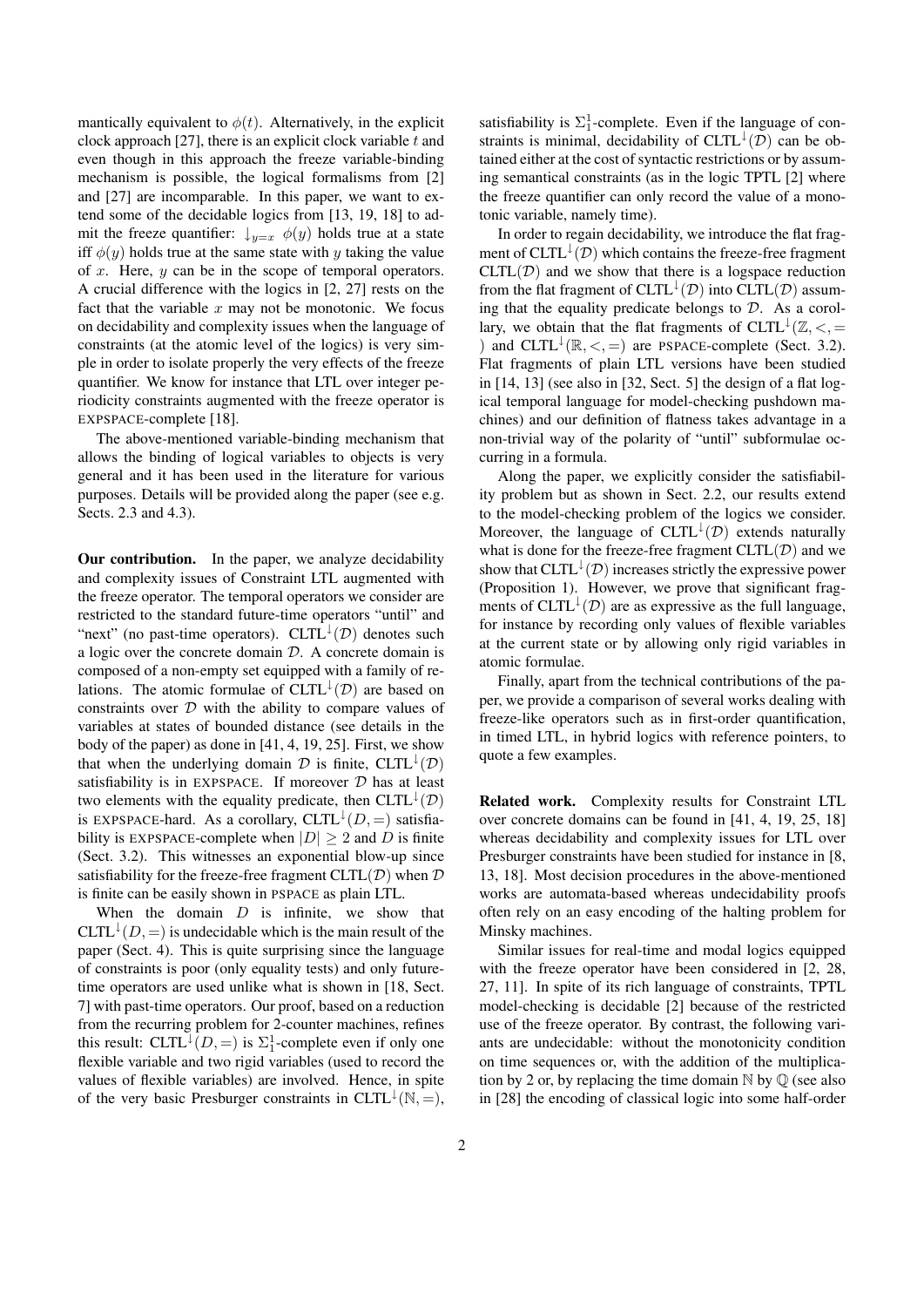modal logic). On the side of Constraint LTL, LTL over integer periodicity constraints augmented with the freeze operator is shown EXPSPACE-complete [18] but  $CLTL(N, <, =)$ with past-time operator  $\mathbf{F}^{-1}$  and  $\downarrow$  is undecidable [18].

Variable-binding mechanism similar to the freeze quantifier can be found in hybrid logics, see e.g. [26, 3, 22] where  $\downarrow_x$   $\phi(x)$  holds true iff  $\phi(x)$  holds true when the propositional variable  $x$  is interpreted as a singleton containing the current state. The downarrow binder in such hybrid logics records the value of the current state. Similarly, in temporal logic with forgettable past [34], the effect of the Now operator is that the origin of time takes the value of the current state: the states before the current state are forgotten. Identical mechanisms are used in navigation logics for object structures, see e.g. [16] and in half-order dynamic temporal logics interpreted over traces from sequence diagrams [12].

First-order temporal logics [17, 42, 29, 24] can also simulate the freeze quantifier which is not surprising since freeze quantification is first-order in nature. In Sect. 4.3 we provide more details about the way to encode  $CLTL^{\downarrow}(N, =)$ into first-order temporal logic  $TL$  over the linear structure  $\langle \mathbb{N}, \langle \rangle$  (with equality) introduced in [24, Chapter 11].

In [9, 10], data languages are defined as sets of finite data words in  $(\Sigma \times D)^*$  where  $\Sigma$  is a finite alphabet and D is an infinite domain, generalizing the concept of timed words. Models of the logic CLTL<sup> $\downarrow$ </sup>(N, =) restricted to a single flexible variable are indeed infinite data words over a singleton alphabet. Similar models are studied in [15, 7] with motivations stemming from query languages for semistructured data. The only built-in constraint is equality between data, denoted by ∼. First-order logic over such finite structures restricted to the predicate =,  $\lt$  (on positions) and  $\sim$  is undecidable with three variables [15, 7] and is equivalent to multicounter automata with two variables [7]. Observe that the above formalisms are generally able to encode past-time operators unlike the logics presented in this paper.

Structure of the paper. In Sect. 2, we present the variants of Constraint LTL with the freeze quantifier, expressivity issues as well as the satisfiability and model-checking problems of interest. In Sect. 3, we show decidability and complexity results when the underlying concrete domain is finite or when the flat fragment is considered. In sect. 4, we show that CLTL<sup> $\downarrow$ </sup>( $\mathbb{N}, =$ ) is  $\Sigma_1^1$ -complete. Sect. 5 concludes the paper by enumerating a few open problems about decidability (restrictions over the logical language, restrictions over the intepretation of variables).

#### 2 Constraint LTL with the freeze quantifier

#### 2.1 Syntax and semantics

A constraint system is a set, called the domain, with a family of relations on this set. Let  $\mathcal{D} = (D, (R_i)_{i \in I})$  be a constraint system. We define the logic CLTL<sup> $\downarrow$ </sup>(D) by giving its syntax and semantics.

Syntax. Let FleVarSet and RigVarSet be countable sets of variables which are respectively called *flexible variables* and *rigid variables*. Terms are given by the grammar:  $t$  ::=  $\widetilde{\phantom{a}^{1}}$  $\frac{\mathbf{x} \cdots \mathbf{x}}{n \text{ times}} x$  | y where x is in FleVarSet and y is in RigVarSet. We use  $X^n$  as an abbreviation for  $\underbrace{X \cdots X}_{n \text{ times}}$ . Formulae are given by the grammar:

$$
c ::= R(t_1, ..., t_n)
$$
  
\n
$$
\phi ::= c | \neg \phi | \phi_1 \land \phi_2 |
$$
  
\n
$$
\mathbf{X} \phi | \phi_1 \mathbf{U} \phi_2 | |_{y=\mathbf{X}^n x} \phi
$$

where  $R$  ranges over the predicate symbols associated to the relations in  $(R_i)_{i \in I}$ , x over FleVarSet, and y over RigVarSet. Note that we use the same symbol  $X$  for denoting either the  $n^{\text{th}}$  next value  $X^n x$  of the variable x or the formula  $\mathbf{X}\phi$ . We define the Boolean constants, and the temporal operators 'eventually' and 'always', as the following abbreviations:  $\top \stackrel{\text{def}}{=} R(t_1,\ldots,t_n) \vee \neg R(t_1,\ldots,t_n),$  $\mathbf{F}\phi \stackrel{\text{def}}{=} \mathsf{T}\mathbf{U}\phi, \perp \stackrel{\text{def}}{=} R(t_1,\ldots,t_n) \wedge \neg R(t_1,\ldots,t_n)$ , and  $\mathbf{G}\phi \stackrel{\text{def}}{=} \neg \mathbf{F} \neg \phi.$ 

Let FleVars( $\phi$ ) and RigVars( $\phi$ ) denote the sets of all flexible and rigid (respectively) variables which occur in  $\phi$ .

**Freeze-free fragment.** CLTL $(D)$  is the fragment of  $CLTL<sup>{\downarrow}</sup>(D)$  with no rigid variables and hence without freeze quantifier.

Flat fragment. We say that the occurrence of a subformula in a formula is *positive* if it occurs under an even number of negations, otherwise it is *negative*. The *flat fragment of*  $CLTL^{\downarrow}(D)$  is the restriction of  $CLTL^{\downarrow}(D)$  where, for any subformula  $\phi_1 \mathbf{U} \phi_2$ , if it is positive then  $\downarrow$  does not occur in  $\phi_1$ , and if it is negative then  $\downarrow$  does not occur in  $\phi_2$ .

More precisely, a formula  $\varphi$  of the flat fragment of CLTL<sup> $\downarrow$ </sup>(D) is given by the grammar:

$$
\varphi ::= c | \neg \varphi^- | \varphi_1 \wedge \varphi_2 | \mathbf{X} \varphi | \psi \mathbf{U} \varphi | |_{y=\mathbf{X}^n x} \varphi
$$
  

$$
\varphi^- ::= c | \neg \varphi | \varphi_1^- \wedge \varphi_2^- | \mathbf{X} \varphi^- | \varphi^- \mathbf{U} \psi | |_{y=\mathbf{X}^n x} \varphi^-
$$
  

$$
\psi ::= c | \neg \psi | \psi_1 \wedge \psi_2 | \mathbf{X} \psi | \psi_1 \mathbf{U} \psi_2
$$

Subformulae  $\varphi$  are positive, whereas subformulae  $\varphi^-$  are negative.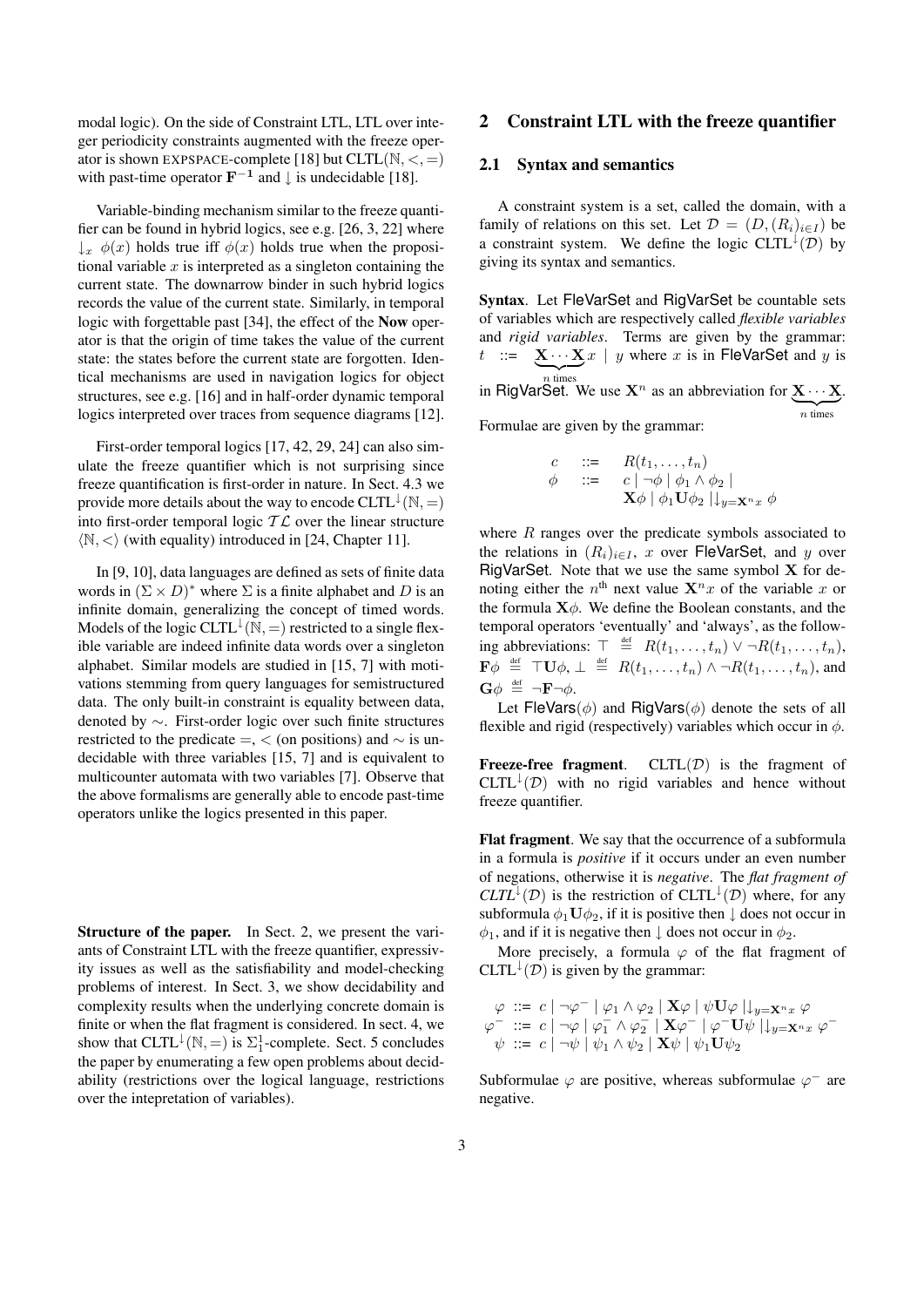**Semantics.** A model  $\sigma : \mathbb{N} \to (\text{FleVarSet} \to D)$  is a sequence of mappings from FleVarSet to D. For any  $i \in \mathbb{N}$ , we write  $\sigma^i$  for the model defined by  $\sigma^i(j) = \sigma(i + j)$ for every  $j \geq 0$ . An environment  $\rho$  is a mapping from RigVarSet to D. We write  $\rho[x \mapsto v]$  for the environment mapping x to v, and any other variable y to  $\rho(y)$ . The semantics of terms is given by:

$$
\begin{aligned} [\![\mathbf{X}^n x]\!]_{\sigma,\rho} &= \sigma(n)(x) &\quad\text{if } x \text{ is in FleVarSet} \\ \text{[![} y\text{]}_{\sigma,\rho} &= \rho(y) &\quad\text{if } y \text{ is in RigVarSet} \end{aligned}
$$

The semantics of formulae is given by the following satisfaction relation :

- $\sigma \models_{\rho} R(t_1,\ldots,t_n)$  iff  $(\llbracket t_1 \rrbracket_{\sigma,\rho},\ldots,\llbracket t_2 \rrbracket_{\sigma,\rho}) \in R;$
- $\sigma \models_{\rho} \neg \phi$  iff  $\sigma \not\models_{\rho} \phi$ ;
- $\sigma \models_{\rho} \phi_1 \wedge \phi_2$  iff  $\sigma \models_{\rho} \phi_1$  and  $\sigma \models_{\rho} \phi_2$ ;
- $\sigma \models_{\rho} \mathbf{X} \phi$  iff  $\sigma^1 \models_{\rho} \phi$ ;
- $\sigma \models_0 \phi_1 \mathbf{U} \phi_2$  iff there exists i such that  $\sigma^i \models_0 \phi_2$  and for all  $j < i, \sigma^j \models_{\alpha} \phi_1$ ;
- $\sigma \models_{\rho} \downarrow_{y=X^n x} \phi$  iff  $\sigma \models_{\rho[y \mapsto \sigma(n)(x)]} \phi$ ,

where we write  $\sigma \not\models_{\rho} \phi$  for not  $\sigma \models_{\rho} \phi$ . Note that we use the same symbol  $R$  for denoting a relation symbol and its meaning as a relation. Assuming that the domain  $\mathcal D$  is nontrivial (with at least two elements and non-trivial relations), propositional variables can be easily encoded by constraint terms.

#### 2.2 Satisfiability and model-checking problems

We recall below the problems we are interested in.

*Satisfiability problem for*  $CLTL^{\downarrow}(D)$ :

**instance:** a CLTL<sup> $\downarrow$ </sup>(D) formula  $\phi$ ,

question: is there a model  $\sigma$  and an environment  $\rho$  such that  $\sigma \models_{\rho} \phi$ ?

Without loss of generality we can assume that no free rigid variable occurs in  $\phi$  which means that  $\rho$  is not essential above. As usual, the occurrence of a rigid variable  $x$  is free in  $\phi$  if it is not in the scope of a freeze quantifier with rigid variable x. Similarly, the model-checking problem rests on D-automata which are constraints automata. A D-automaton  $A$  is simply a Büchi automaton over the infinite alphabet composed of Boolean combinations of atomic CLTL<sup> $\downarrow$ </sup>(D) formulae with terms of the form x and  $\mathbf{X}x$  ( $x \in \text{FleVarSet}$ ). In a D-automaton, letters on transitions induce constraints between the variables of the current state and the variables of the next state as done in [13]. Alternatively, labelling the transitions by  $CLTL^{\downarrow}(\mathcal{D})$  formulae (as done in [40]) would not modify essentially the decidability status of model-checking problems considered in this paper.

#### *Model-checking problem for*  $CLTL^{\downarrow}(D)$ *:*

**instance:** A D-automaton A and a CLTL<sup> $\downarrow$ </sup>(D) formula  $\phi$ ,

question: are there a symbolic  $\omega$ -word  $v = \phi_0, \phi_1, \dots$  accepted by A, a model  $\sigma$  (a realization of v) and an environment  $\rho$  such that  $\sigma \models_{\rho} \phi$  and for every  $i \geq 0$ ,  $\sigma^i \models_{\rho} \phi_i$ ?

It is not difficult to show that as soon as  $D$  is non-trivial the satisfiability problem and the model-checking problem are reducible to each other in logspace following techniques from [38]. In the sequel, we prove results for the satisfiability problems but one has to keep in mind that our results extend to the model-checking problem.

#### 2.3 Expressive power

**TPTL.** The class of logics CLTL<sup> $\downarrow$ </sup>(D) defined above is quite general and it is not difficult to show that the real-time logic TPTL is exactly the fragment of the logic CLTL<sup> $\downarrow$ </sup>(D) where

- $D = N$  and the only flexible variable is t (time);
- $\bullet$  the predicates of  $D$  are the following:

- 
$$
(x \le c)_{c \in \mathbb{Z}}
$$
,  $(x \le y + c)_{c \in \mathbb{Z}}$ ,  
\n-  $(x \equiv_d c)_{c,d \in \mathbb{N}}$ ,  $(x \equiv_d y + c)_{c,d \in \mathbb{N}}$ 

where  $\equiv_d$  is equality modulo d;

• the formulae are of the form  $G(t < \mathbf{X}t) \wedge GF(t <$  $\mathbf{X}t \wedge \phi$  with the freeze quantifier used with bindings of the form  $\downarrow_{x=t}$ .

The decidability of TPTL [2] is mainly due to the following semantical restriction: t is monotonic.

The freeze operator strictly increases the expressive power. The addition of the freeze quantifier really enhances the expressive power of  $CLTL(\mathcal{D})$ . For instance, the formula  $\phi^x_{\infty} \stackrel{\text{def}}{=} G \downarrow_{y=x} \mathbf{X} Gx \neq y$  states that the variable x never takes twice the same value in a lineartime model. This is interesting for the verification of cryptographic protocols, nonces are variables that have to be fresh, i.e. they cannot take twice the same value. Similarly, in the context of spatio-temporal logics, Wolter and Zakharyashev [41, Sect. 7] advocate the need to consider operators expressing constraints of the form  $\bigwedge_{i \in \mathbb{N}} R(x, \mathbf{X}^i y)$ and  $\bigvee_{i\in\mathbb{N}} R(x, \mathbf{X}^i y)$ . For instance,  $\bigwedge_{i\in\mathbb{N}} R(x, \mathbf{X}^i y)$  can be expressed simply in our formalism by the formula  $\downarrow_{x'=x}$  $GR(x', y)$ . This formula is in the flat fragment, which implies for instance nice computational properties, see e.g. Sect. 3.2.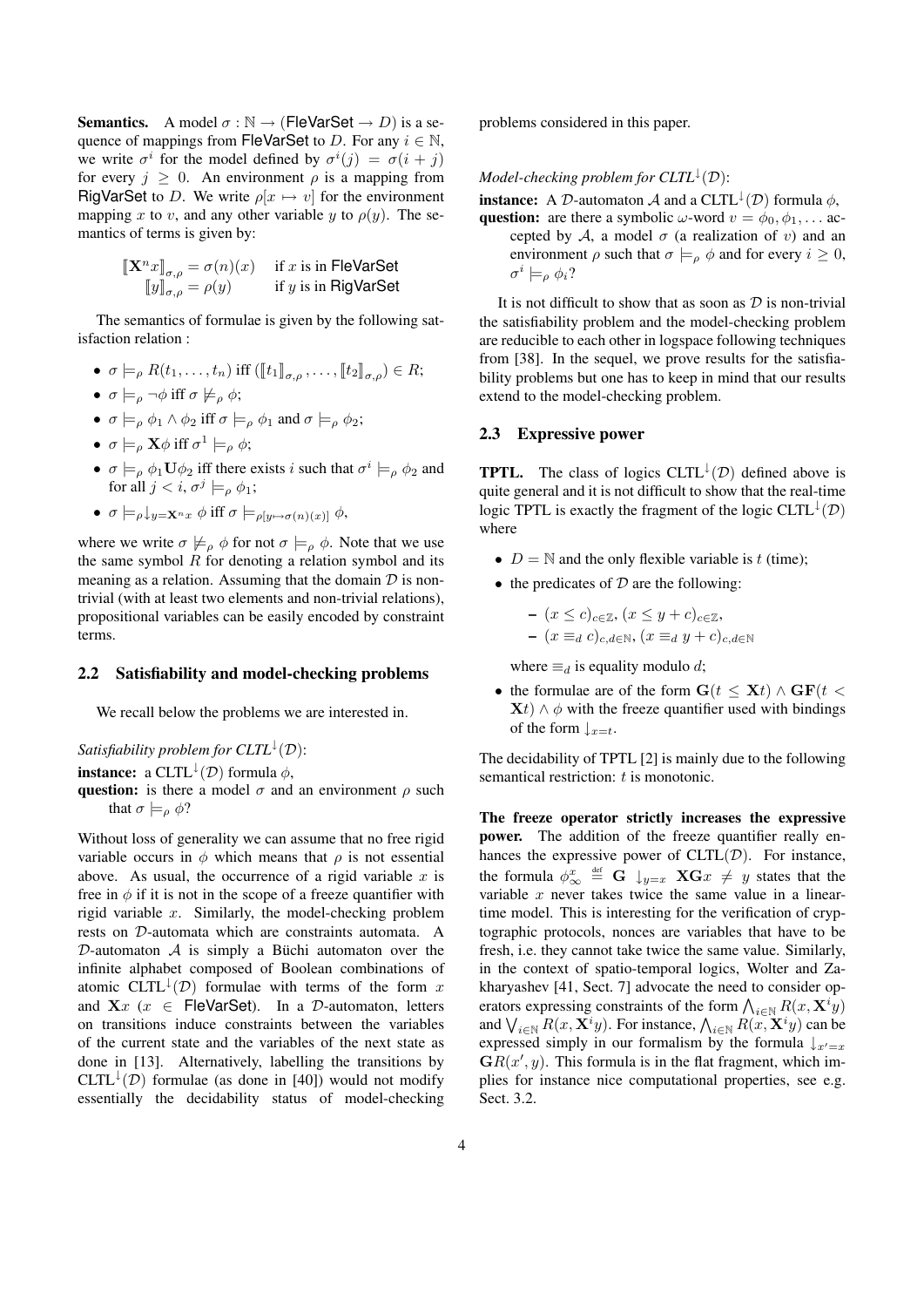In order to formally show that the freeze operator is powerful, we show that  $CLTL^{\downarrow}(N, =)$  is strictly more expressive than its freeze-free fragment CLTL $(N, =)$ . There is a formula  $\phi$  in CLTL<sup> $\downarrow$ </sup>(N, =) (with no free rigid variable) for which there is no formula  $\psi$  in CLTL( $\mathbb{N}, =$ ) such that for all models  $\sigma$  and environments  $\rho$ ,  $\sigma \models_{\rho} \phi$  iff  $\sigma \models_{\rho} \psi$ . Since no free rigid variable occurs in  $\phi$  and  $\psi$ , the environment  $\rho$ is irrelevant here and we write  $\sigma \models \phi$  instead of  $\sigma \models_{\rho} \phi$ . First, we show the following property.

#### **Lemma 1** *Every satisfiable formula in*  $CLTL(N, =)$  *has a model with a finite amount of values in the whole model.*

*Proof.* Let  $\phi$  be a formula in CLTL( $\mathbb{N}, =$ ) with variables in  ${x_1, \ldots, x_n}$  and k be equal to 1 plus the maximal j such that  $X^{j}x_{i}$  occurs in  $\phi$  for some flexible variable  $x_{i}$ . Let C be the finite set of constraints of the form  $X^{j_1} x_{i_1} = X^{j_2} x_{i_2}$ with  $0 \le j_1, j_2 \le k-1$  and  $i_1, i_2 \in \{1, ..., n\}.$ 

We define a total ordering on  $\{1, \ldots, n\} \times \mathbb{N}$  as follows:  $\langle i, j \rangle < \langle i', j \rangle$  iff  $j < j'$  or  $(j = j'$  and  $i < i'$ ). Given a model  $\sigma : \mathbb{N} \to (\text{FleVarSet} \to \mathbb{N})$ , we build a model  $\sigma' : \mathbb{N} \to (\text{FleVarSet} \to \{1, \ldots, k \times n\})$  such that  $\sigma \models \phi$ iff  $\sigma' \models \phi$ .

If x is a flexible variable not occurring in  $\phi$ ,  $\sigma'(i)(x) = 1$ for every  $i \geq 0$ . Otherwise  $\sigma'(0)(x_1) = 1 \ (\langle 1, 0 \rangle)$  is minimal wrt <). Now suppose that for every  $\langle i', j' \rangle$  <  $\langle i, j \rangle$ ,  $\sigma'(j')(x_{i'})$  has been already defined. We shall define  $\sigma'(j)(x_i)$ . If for some  $\langle i', j' \rangle$  in  $\{\langle i'', j'' \rangle : 0 \le j - j'' \le j''$  $k-1, 1 \leq i'' \leq n, \langle i'', j'' \rangle < \langle i, j \rangle \}, \sigma(j')(x_{i'}) =$  $\sigma(j)(x_i)$  then  $\sigma'(j)(x_i)$  takes the value  $\sigma(j')(x_{i'})$ . Otherwise,  $\sigma'(j)(x_i)$  takes an arbitrary value from the set

$$
\begin{aligned} \{1, \ldots, k \times n\} \backslash \\ \{\sigma(j'')(x_{i''}) : \ 0 \le j - j'' \le k - 1, \ 1 \le i'' \le n, \\ \langle i'', j'' \rangle < \langle i, j \rangle \} \end{aligned}
$$

which is always possible since the second set has strictly less that  $k \times n$  elements. One can show that for all  $c \in C$ and  $i \geq 0$ ,  $\sigma'{}^i \models c$  iff  $\sigma^i \models c$ . Hence,  $\sigma \models \phi$  iff  $\sigma' \models \phi$ .  $\Box$ 

**Proposition 1** *There is no formula in CLTL*( $\mathbb{N}, =$ ) *equivalent to*  $\phi^x_\infty \in CLTL^{\downarrow}(\mathbb{N}, =)$ *.* 

Indeed, every satisfiable formula in  $CLTL(N, =)$  admits a model in which the variable  $x$  takes a finite amount of values by Lemma 1.

Equivalent syntactic restrictions. We now show that expressiveness of CLTL<sup> $\downarrow$ </sup>(D) does not change if we restrict the freeze quantifier to refer only to flexible variables in the current state, or if we restrict atomic formulae to contain only rigid variables, or with both restrictions. Therefore, those restrictions could have been incorporated into the definition of the logic. However, we chose to allow terms of the form  $X^n x$  with flexible x in atomic formulae in order to have  $CLTL(\mathcal{D})$  as the freeze-free fragment; and to allow the freeze quantifier to refer to the future so that formulae would be closed under substitution of terms.

**Proposition 2** *For any formula*  $\phi$  *of CLTL*<sup> $\downarrow$ </sup>(*D*)*, there exists an equivalent formula*  $\phi'$  *such that:* 

*(i) any occurence of*  $\downarrow$  *in*  $\phi'$  *is of the form*  $\downarrow_{y=x}$ *;* 

(*ii*) FleVars(
$$
\phi'
$$
) = FleVars( $\phi$ );

*(iii)*  $\mathsf{RigVars}(\phi') = \mathsf{RigVars}(\phi)$ .

*Proof.* By structural induction on  $\phi$ , it suffices to prove the statement for formulae of the form  $\downarrow_{y=X^n x} \phi'$  where  $\phi'$ satisfies (i).

This can be done by induction on n. The base case  $n = 0$ is trivial. For the inductive step, we use structural induction on  $\phi'$ . The most difficult case is  $\phi' = \phi_1' U \phi_2'$ . We then have

$$
\begin{array}{ll}\n\downarrow_{y=X^{n+1}x} \phi' \\
\equiv & \downarrow_{y=X^{n+1}x} \phi_2' \vee (\phi_1' \wedge \mathbf{X} \phi') \\
\equiv & (\downarrow_{y=X^{n+1}x} \phi_2') \vee ((\downarrow_{y=X^{n+1}x} \phi_1') \wedge \mathbf{X} \downarrow_{y=X^{n}x} \phi')\n\end{array}
$$

and the induction hypotheses apply to each of the three freeze subformulae.  $\square$ 

**Proposition 3** For any formula  $\phi$  of CLTL<sup> $\downarrow$ </sup>(D), there ex*ists an equivalent formula*  $\phi'$  *such that:* 

- *atomic formulae in*  $\phi'$  *contain only rigid variables;*
- *if any occurence of*  $\downarrow$  *in*  $\phi$  *is of the form*  $\downarrow_{y=x}$ *, then the same is true of*  $\phi'$ ;
- FleVars $(\phi')$  = FleVars $(\phi)$ ;
- *if* k *is the maximum number, over all atomic formulae in*  $\phi$ *, of distinct terms of the form*  $X^n x$  *with*  $x \in$  $F$ leVarSet, *then*  $|\text{RigVars}(\phi')| \leq |\text{RigVars}(\phi)| + k$ .

*Proof.*  $\phi'$  is constructed from  $\phi$  by translating only atomic subformulae of  $\phi$ . The translation is as in the following example.  $R(\mathbf{X}^{2}x_1, y_1, \mathbf{X}^{3}x_2, \mathbf{X}^{2}x_3, x_4, y_2, x_4)$ , where  $x_i \in$ FleVarSet and  $y_i \in$  RigVarSet, is translated to  $\downarrow_{y_3=x_4}$  $\mathbf{X}^2 \downarrow_{y_4=x_1} \downarrow_{y_5=x_3} \mathbf{X}^1 \downarrow_{y_6=x_2} R(y_4, y_1, y_6, y_5, y_3, y_2, y_3)$ where  $y_3, \ldots, y_6$  are fresh rigid variables.  $\Box$ 

#### 3 Decidability results

#### 3.1 Finite domain case

In this section, we basically show that, when  $D$  is finite (with at least two elements) and contains the equality predicate, CLTL<sup> $\downarrow$ </sup>(D) is EXPSPACE-complete. In Theorem 1 below, we establish that EXPSPACE-hardness is very common when the freeze quantifier is present.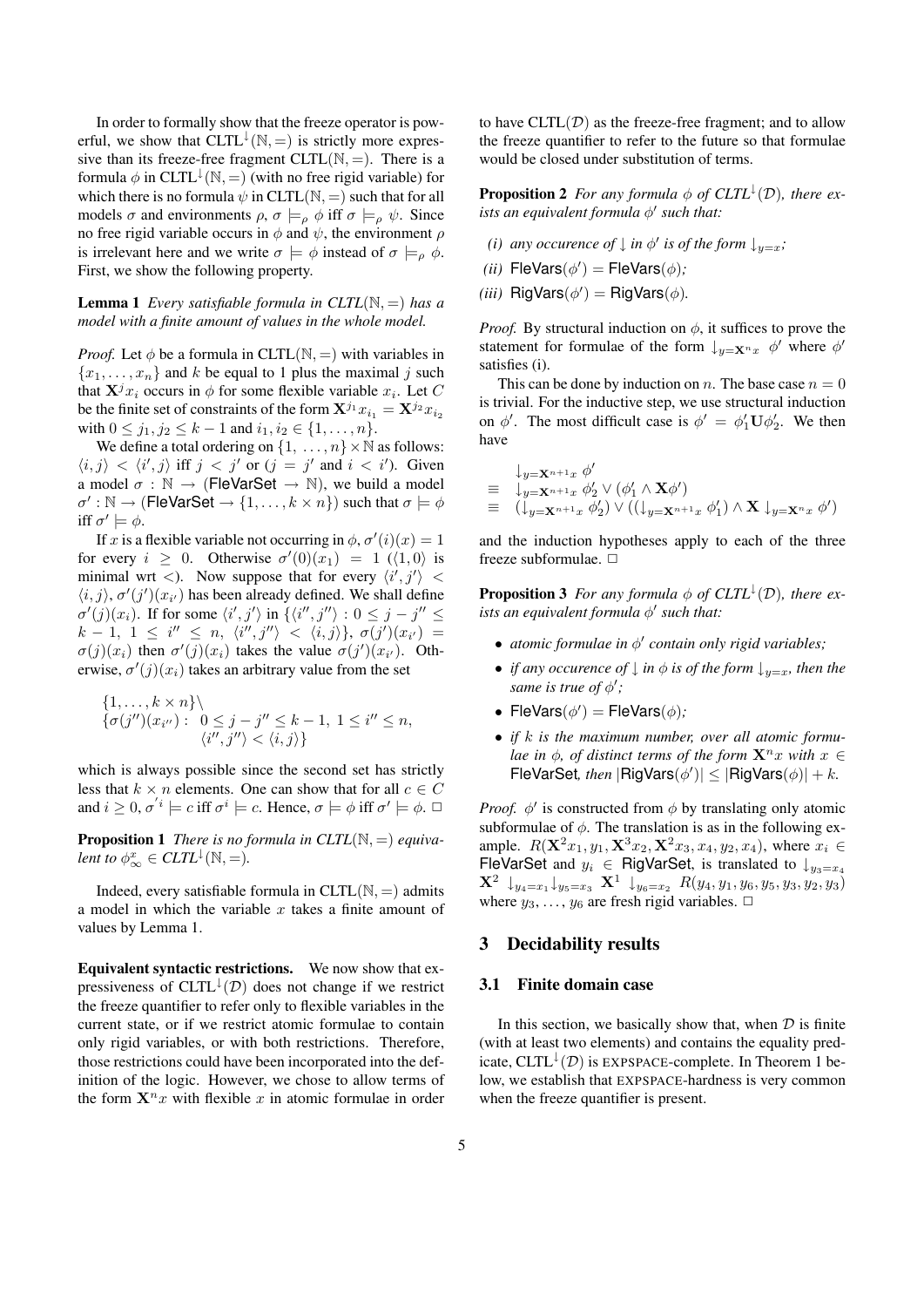Theorem 1 *Let* D *be a constraint system with equality such that the underlying domain* D *contains at least two elements. The satisfiability problem for*  $CLTL^{\downarrow}(D)$  *is* EXPSPACE*-hard.*

*Proof.* We prove this result by a reduction from an EX-PSPACE-complete tiling problem (see e.g. [39]). A tile is a unit square of one of the several tile-types and the tiling problem we consider is specified by means of a finite set T of tile-type (say  $T = \{t_1, \ldots, t_k\}$ ), two binary relations  $H$  and  $V$  over  $T$  and two distinguished tile-types  $t_{init}$ ,  $t_{final} \in T$ . The tiling problem consists in determining whether, for a given number  $n$  in unary, the region  $[0, \ldots, 2^n-1] \times [0, \ldots, k-1]$  of the integer plane for some  $k$  can be tiled consistently with H and V,  $t_{init}$  is the left bottom tile, and  $t_{final}$  is the right upper tile.

Given an instance  $I = \langle T, t_{init}, t_{final}, n \rangle$  of the tiling problem, we build a CLTL<sup> $\downarrow$ </sup>(D) formula  $\phi_I$  such that  $I =$  $\langle T, t_{init}, t_{final}, n \rangle$  has a solution iff  $\phi_I$  is CLTL<sup>1</sup>(D) satisfiable.

We consider the following flexible variables:

- $c_1, \ldots, c_n$  are variables that allow to count until  $2^n$ and  $x_0, x_1$  are variables that will play the role of 0 and 1, respectively; there are corresponding rigid variables  $c'_1, \ldots, c'_n$ ; each element  $\langle \alpha, i \rangle$  of a row  $[0, \ldots, 2^n - 1] \times \{i\}$  such that the binary representation of  $\alpha$  is  $b_1 \dots b_n$ , satisfies  $c_j = x_0$  iff  $b_j = 0$  for every  $j \in \{1, \ldots, n\}$ ;
- for  $t \in T$ ,  $z_t^1$ ,  $z_t^2$  are variables such that  $D_t := z_t^1 =$  $z_t^2$  is the formula encoding the fact that at a certain position of the integer plane the tile  $t$  is present. There are also rigid variables  $z_t^{1'}$ ,  $z_t^{2'}$  and  $D'_t := z_t^{1'} = z_t^{2'}$ ;
- $end_1, end_2$  such that  $END := end_1 = end_2$ ;

The formula  $\phi_I$  is the conjunction of the following formulae:

- $\neg$ END  $\wedge (\neg$ END $\mathbf{U}(c_1 = \cdots = c_n = x_0 \wedge \mathbf{G}$ END) (the region of the integer plane for the solution is finite);
- $\neg(x_0 = x_1) \wedge \mathbf{G}(x_0 = \mathbf{X}x_0 \wedge x_1 = \mathbf{X}x_1)$  $(x_0$  and  $x_1$  behave as different constants);
- $\mathbf{G}(\neg \text{END} \Rightarrow \bigvee_{t \in T} (D_t \land \bigwedge_{t' \neq t} \neg D_{t'}) )$ (exactly one tile per element of the plane region);
- $\mathbf{F}(\bigwedge_{1 \leq i \leq n} (c_i = x_1) \wedge \neg \text{END} \wedge D_{t_{final}} \wedge \mathbf{XEND})$ (right upper tile);
- $\bigwedge_{1 \leq i \leq n} (c_i = x_0) \wedge D_{t_{init}}$ <br>(left bottom tile);
- $G(\bigvee_{1 \leq i \leq n+1} ((\bigwedge_{i \leq j \leq n} c_j = x_1) \land c_{i-1} = x_0 \land c_i$  $\overline{\text{TEND}}$   $\rightarrow$   $(\bigwedge_{1 \leq j \leq i-2} (c_j = \mathbf{X}c_j) \wedge \mathbf{X}c_{i-1} = x_1 \wedge$  $\bigwedge_{i\leq j\leq n} (\mathbf{X}c_j = x_0^{-j}))$ (incrementation of the counters  $c_1, \ldots, c_n$ );

•  $\mathbf{G}((\neg \mathbf{X}\text{END} \wedge c_1 = \cdots = c_n = x_1) \Rightarrow \mathbf{X}(c_1 = \cdots = c_n = x_n)$  $c_n = x_0$ )

(limit condition for the incrementation of the counters  $c_1, \ldots, c_n);$ 

not the last element of a row 
$$
\overline{a}
$$

• G( $\neg(c_1 = \cdots = c_n = x_1)$  ∧ $\neg$ END  $\Rightarrow$   $\bigwedge_{t \in T} (D_t \Rightarrow$  $\bigvee_{\langle t,t' \rangle \in H} \mathbf{X} D_{t'}))$ (horizontal consistency);

•

not on the last row  
\n
$$
\mathbf{G}(\neg \text{END} \land \overbrace{\mathbf{F}(\mathbf{X} \neg \text{END} \land c_1 = \dots = c_n = x_1)}^{\text{not on the last row}} \Rightarrow
$$
\n
$$
\downarrow_{c'_1 = c_1} \dots \downarrow_{c'_n = c_n} \downarrow_{z_{i'_1}^{1'} = z_{i_1}^1} \downarrow_{z_{i'_1}^{2'} = z_{i_1}^2}
$$
\n
$$
\dots \downarrow_{z_{i_k}^{1'} = z_{i_k}^1} \downarrow_{z_{i'_k}^{2'} = z_{i_k}^2} \mathbf{X}((\neg (c'_1 = c_1 \land \dots \land c'_n = c_n)) \mathbf{U}(c'_1 = c_1 \land \dots \land c'_n = c_n \land \bigwedge_{t \in T} (D'_t \Rightarrow \bigvee_{\langle t, t' \rangle \in V} \mathbf{X} D_{t'})))
$$
\n(vertical consistency).

It is not difficult to show that the instance  $I =$  $\langle T, t_{init}, t_{final}, n \rangle$  has a solution iff  $\phi_I$  is CLTL<sup> $\downarrow$ </sup>(D) satisfiable.  $\square$ 

This is reminiscent to the EXPSPACE-hardness of Timed Propositional Temporal Logic (TPTL) [2, Theorem 2], PLTL+Now (NLTL) [34, Proposition 4.7] and a variant of the guarded fragment with transitivity [33, Theorem 2]. Our EXPSPACE-hardness proof is in the same vein since basically in CLTL<sup> $\downarrow$ </sup>(D) we are able to count till  $2^n$  using only a number of resources polynomial in  $n$  and we can compare the truth value of atomic formulae in states of "temporal distance" exactly  $2^n$ , whence the reduction of a famous EX-PSPACE-complete tiling problem.

Our proof is a slight variant of the proof of [18, Theorem 6]: instead of using integer periodicity constraints to count till  $2^n$ , *n* binary counters are used. Observe also that the result formula is not flat because of the encoding of vertical consistency.

If we replace  $U$  by  $F$ , then NEXPTIME-hardness can be shown by reducing the  $n \times n$  tiling problem with n encoded in binary.

Finitess of  $D$  allows us to show the decidability of  $CLTL^{\downarrow}(\mathcal{D}).$ 

Theorem 2 *Let* D *be a finite constraint system. The satisfiability problem for*  $CLTL^{\downarrow}(D)$  *is in* EXPSPACE.

*Proof.* Assume that  $D = \{d_1, \ldots, d_l\}$ . We introduce an auxiliary constraint system  $\mathcal{D}' = \langle D, P_1, \ldots, P_l \rangle$  such that  $P_i = \{d_i\}.$  For convenience, we write  $x = d_i$  instead of  $P_i(x)$ . We shall show how to reduce the satisfiability problem for  $CLTL^{\downarrow}(D)$  into the satisfiability problem for CLTL( $D'$ ). PSPACE-easiness of CLTL( $D'$ ) is not very difficult to show and it is a direct consequence of [18, Theorem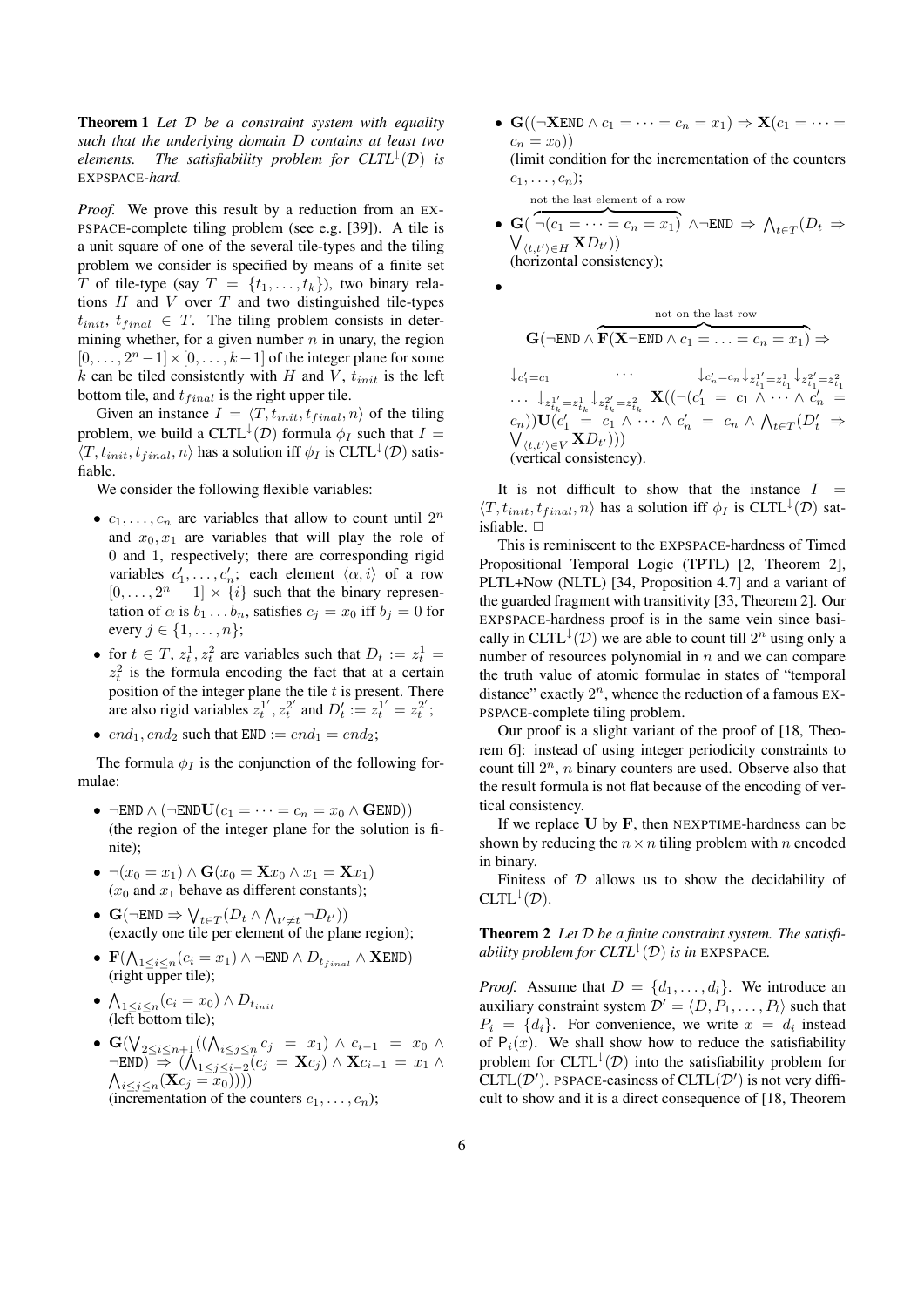4].

We introduce a translation T from  $CLTL^{\downarrow}(\mathcal{D})$  formulae into  $CLTL(\mathcal{D}')$  formulae defined as follows:

- T is homomorphic for the Boolean operators and the temporal operators;
- T(R( $\alpha_1, \ldots, \alpha_n$ )) = ( $\bigvee_{R(d_{i_1}, \ldots, d_{i_n})} (\alpha_1 = d_{i_1} \wedge \cdots \wedge$  $\alpha_n = d_i$ ).

So far, the translation can be done in polynomial time and logarithmic space since  $|D|^n$  is a constant of CLTL<sup>1</sup>(D). The last clause of T is related to the freeze quantifier:

$$
T(\downarrow_{x'=\alpha} \psi) = \bigwedge_{d_i \in D} (\alpha = d_i) \Rightarrow T(\psi)^{x' = d_i},
$$

where  $T(\psi)^{x'=d_i}$  is obtained from  $T(\psi)$  by replacing every occurrence of  $x' = d_j$  with  $j \neq i$  by  $\perp$  and every occurrence of  $x' = d_i$  by  $\top$ . This step requires an exponential blow up and therefore  $|T(\phi)|$  is exponential in  $|\phi|$ . It is easy to show that  $\phi$  is CLTL<sup> $\downarrow$ </sup>(D) satisfiable iff T( $\phi$ ) is  $CLTL(\mathcal{D}')$  satisfiable. Since T may cause at most an exponential blow up and  $CLTL(\mathcal{D}')$  is in PSPACE, we obtain that CLTL<sup> $\downarrow$ </sup>(D) satisfiability is in EXPSPACE.  $\Box$ 

Our proof can be easily adapted if the freeze quantifier is replaced by full existential quantifier ∃.

Corollary 1 *Let* D *be a finite constraint system with equality such that the underlying domain* D *contains at least two* elements. The satisfiability problem for  $CLTL^{\downarrow}(D)$  is EXPSPACE*-complete.*

A formula  $\phi \in \text{CLTL}^{\downarrow}(\mathcal{D})$  is of  $\downarrow$ -depth k, for some  $k \geq 0$  whenever every branch of the formula tree of  $\phi$  has at most k freeze quantifiers. For example, the formula  $\downarrow_{x'=x}$  $(y = x')\mathbf{U}\downarrow_{x'=z} y = x'.$  is of  $\downarrow$ -heigth 2.

Corollary 2 *Let* D *be a finite constraint system. For every*  $k \geq 0$ , the satisfiability problem for  $CLTL^{\downarrow}(D)$  restricted to *formulae of* ↓*-height* k *is in* PSPACE*.*

## 3.2 Flat fragment between  $CLTL(\mathcal{D})$  and  $CLTL^{\downarrow}(\mathcal{D})$

The main result of this section is to show that the freeze quantifier in the flat fragment of  $CLTL^{\downarrow}(D)$  can be encoded faithfully into  $CLTL(\mathcal{D})$ . The flatness concept is only related to occurrences of the freeze quantifier and for instance the formulae of the form  $\phi^x_{\infty}$  do not belong to the flat fragment. By contrast,  $\neg \phi^x_{\infty}$  belongs to the flat fragment of CLTL<sup> $\downarrow$ </sup>(N, =). By Proposition 1, the flat fragment of  $CLTL^{\downarrow}(\mathbb{N}, =)$  is therefore strictly more expressive than CLTL( $\mathbb{N}, =$ ) since CLTL( $\mathbb{N}, =$ ) is closed under negation. However, as shown below, satisfiability for flat CLTL<sup> $\downarrow$ </sup>(N, =) can be reduced in logarithmic space to satisfiability for  $CLTL(N, =)$ . By analogy,  $CTL^*$  model-checking can be reduced to LTL model-checking [20] even though CTL∗ is more expressive than LTL.

We assume that the flexible variables of  $CLTL^{\downarrow}(\mathcal{D})$ are  $\{x_0, x_1, \ldots\}$  and the rigid variables of CLTL<sup> $\downarrow$ </sup>(D) are  $\{y_0, y_1, \ldots\}$ . For the ease of presentation, we assume that the flexible variables of  $CLTL(\mathcal{D})$  are composed of the following two disjoint sets:  $\{x_0, x_1, \ldots\}$  and  $\{y_0^{\text{new}}, y_1^{\text{new}}, \ldots\}$ . We define below a map u from the flat fragment  $CLTL^{\downarrow}(D)$ into  $CLTL(\mathcal{D})$  that is homomorphic for the Boolean and temporal connectives and such that

- $u(c) \stackrel{\text{def}}{=} c'$  where c' is obtained from c by replacing each rigid variable  $y_j$  by  $y_j^{\text{new}}$ ,
- $u(\downarrow_{y=X^n x} \psi) \stackrel{\text{def}}{=} y^{\text{new}} = \mathbf{X}^n x \quad \wedge \quad \mathbf{G}(y^{\text{new}} =$  $\mathbf{X}y^{\text{new}}$ )  $\wedge$   $u(\psi)$ .

It is easy to show that  $u(\phi)$  can be computed in logarithmic space in  $|\phi|$ .

Proposition 4 *Let* D *be a constraint system with equality. For any formula*  $\phi$  *of the flat fragment of CLTL*<sup> $\downarrow$ </sup>(D),  $\phi$  *is CLTL*<sup> $\downarrow$ </sup>(*D*) *satisfiable iff*  $u(\phi)$  *is CLTL*(*D*) *satisfiable.* 

*Proof.* Given a model  $\sigma$  of CLTL<sup> $\downarrow$ </sup>(D), an environment  $\rho$ and a formula  $\phi$  we say that the model  $\sigma'$  of CLTL(D) agrees with  $\sigma$ ,  $\rho$  and  $\phi$  iff for all  $i, j \geq 0$ ,  $\sigma(i)(x_j) =$  $\sigma'(i)(x_j)$  and for all free rigid variable  $y_j$  in  $\phi$  and  $i \geq 0$ ,  $\sigma'(i)(y_j^{\text{new}}) = \rho(y_j).$ 

We shall use the following properties:

- $u(\psi) = \psi$  if  $\psi$  belongs to CLTL(D).
- If  $\sigma'$  agrees with  $\sigma$ ,  $\rho$  and  $\psi$  then  $(\sigma')^i$  agrees with  $\sigma^i$ ,  $\rho$  and  $\psi$  for every  $i > 0$ .

Given the occurrence of a subformula  $\psi$  in  $\phi$  with positive [resp. negative] polarity, we write the sign  $s_{\psi}$  to denote the empty string [resp.  $\neg$ ]. By abusing notation, we do not distinguish subformulae from occurrences.

We shall show by structural induction that for any occurrence of a subformula  $\psi$  in  $\phi$ , for all models  $\sigma$  of CLTL<sup> $\downarrow$ </sup>(D) and environment  $\rho$ ,  $\sigma \models_{\rho} s_{\psi} \psi$  iff there is  $\sigma'$  that agrees with  $\sigma$ ,  $\rho$  and  $\psi$  such that  $\sigma' \models s_{\psi} u(\psi)$ . Statement of the lemma is then immediate.

The base case with atomic formulae and the cases in the induction step with  $\neg$ ,  $\wedge$  and **X** are by an easy verification. By way of example, we treat the case with  $\psi = \neg \psi'$  with negative polarity. So  $\psi'$  occurs with positive polarity. Let  $\sigma$ be a model and  $\rho$  be an environment such that  $\sigma \models_{\rho} \neg \neg \psi'$ . The statements below are equivalent:

 $\bullet$   $\sigma \models_{\rho} \neg \neg \psi',$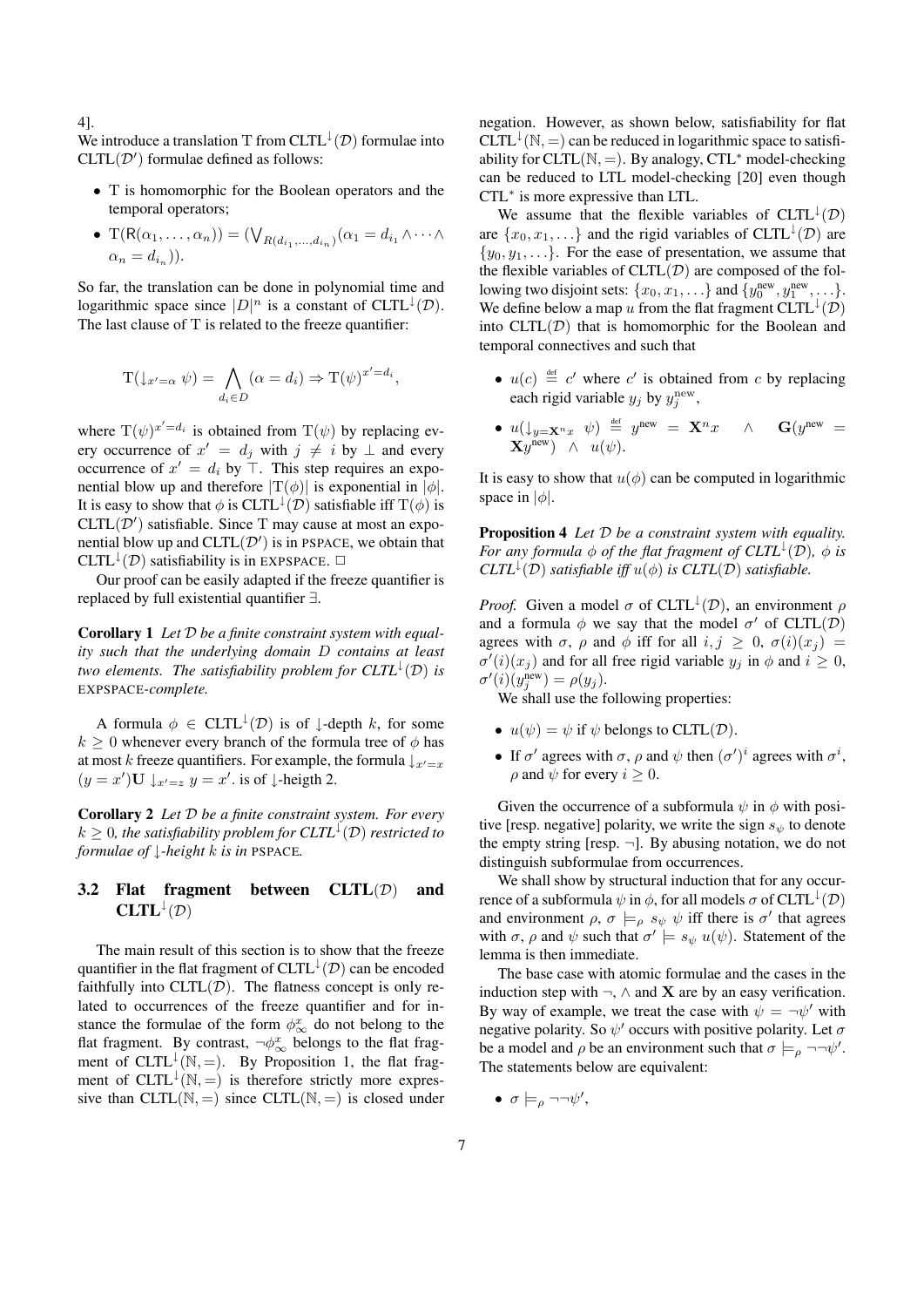- $\bullet\ \sigma \models_{\rho} \psi',$
- there is  $\sigma'$  that agrees with  $\sigma$ ,  $\rho$  and  $\psi'$  such that  $\sigma' \models$  $u(\psi')$  (by (IH) and change of polarity),
- there is  $\sigma'$  that agrees with  $\sigma$ ,  $\rho$  and  $\psi'$  such that  $\sigma' \models$  $\neg u(\neg \psi')$  (by definition of u).

Let us treat the remaining cases.

*Case 1*:  $\psi = \psi_1 \mathbf{U} \psi_2$  with positive polarity. Since  $\phi$  belongs to the flat fragment, we have  $\psi_1 = u(\psi_1)$ . Let  $\sigma$  be a model and  $\rho$  be an environment such that  $\sigma \models_{\rho}$  $\psi$ . The statements below are equivalent:

- $\sigma \models_{\alpha} \psi$ ,
- there is  $i \geq 0$  such that  $\sigma^i \models_{\rho} \psi_2$  and for every  $j < i$ ,  $\sigma^j \models_{\rho} \psi_1$ ,
- there is  $\sigma'$  that agrees with  $\sigma$ ,  $\rho$  and  $\psi_2$  such that  $(\sigma')^i \models u(\psi_2)$  and for every  $j \prec i$ ,  $(\sigma')^j \models u(\psi_1)$ (by (IH),  $\psi_1 = u(\psi_1)$  and,  $\sigma$  and  $\sigma'$  agree on flexible variables of  $\psi_1$ ),
- there is  $\sigma'$  that agrees with  $\sigma$ ,  $\rho$  and  $\psi$  such that  $\sigma' \models$  $u(\psi_1)$ U $u(\psi_2)$  ( $\psi_1$  has no free rigid variable).

*Case* 2:  $\psi = \psi_1 \mathbf{U} \psi_2$  with negative polarity.

Since  $\phi$  belongs to the flat fragment, we have  $\psi_2 = u(\psi_2)$ and both  $\psi_1$  and  $\psi_2$  have negative polarity. Let  $\sigma$  be a model and  $\rho$  be an environment such that  $\sigma \models_{\rho} \psi$ . The statements below are equivalent:

- $\sigma \models_{\rho} \psi$ ,
- either there is  $j \geq 0$  such that  $\sigma^{j} \models_{\rho} \neg \psi_1$  and for every  $j \leq i$ ,  $\sigma^i \models_{\rho} \neg \psi_2$  or for every  $i \geq 0$ ,  $\sigma^i \models_{\rho}$  $\neg \psi_2,$
- either there is  $\sigma'$  that agrees with  $\sigma$ ,  $\rho$  and  $\psi_1$  such that there is  $j \geq 0$  such that  $(\sigma')^j \models \neg u(\psi_1)$  and for every  $j \leq i$ ,  $(\sigma')^i \models \neg u(\psi_2)$  (by (IH) and  $\psi_2 = u(\psi_2)$ ) or there is  $\sigma'$  that agrees with  $\sigma$ ,  $\rho$  and  $\psi_2$  such that for every  $i \geq 0$ ,  $(\sigma')^i \models \neg u(\psi_2)$  (by (IH)),
- there is  $\sigma'$  that agrees with  $\sigma$ ,  $\rho$  and  $\psi_1 \mathbf{U} \psi_2$  such that either there is  $j \geq 0$  such that  $(\sigma')^j \models \neg u(\psi_1)$  and for every  $j \leq i$ ,  $(\sigma')^i \models \neg u(\psi_2)$  or for every  $i \geq 0$ ,  $(\sigma')^i \models \neg u(\psi_2)$  ( $\psi_2$  has no free rigid variables),
- there is  $\sigma'$  that agrees with  $\sigma$ ,  $\rho$  and  $\psi_1 \mathbf{U} \psi_2$  such that  $\sigma' \models \neg(u(\psi_1)\mathbf{U}u(\psi_2)).$

*Case* 3:  $\psi = \int_{y=X^n} x \psi'$ .

Let  $\sigma$  be a model and  $\rho$  be an environment for  $s_{\psi}$  and  $\psi$ . The statements below are equivalent:

- $\sigma \models_{\alpha} s_{\psi} \psi$ ,
- $\bullet$   $\sigma \models_{\rho[y \mapsto \sigma(n)(x)]} s_{\psi} \psi',$
- there is  $\sigma'$  that agrees with  $\sigma$ ,  $\rho[y \mapsto \sigma(n)(x)]$  and  $\psi'$ such that  $\sigma' \models s_{\psi} u(\psi')$  (by (IH)),
- there is  $\sigma'$  that agrees with  $\sigma$ ,  $\rho[y \mapsto \sigma(n)(x)]$  and  $\psi'$  such that  $\sigma' \models s_{\psi} u(\psi')$  and  $\sigma' \models G(y^{new} =$  $\mathbf{X}y^{\text{new}}$ )  $\wedge y^{\text{new}} = \mathbf{X}^n x$  (y free in  $\psi'$ ).
- there is  $\sigma'$  that agrees with  $\sigma$ ,  $\rho$  and  $\psi$  such that  $\sigma' \models$  $s_{\psi} u(\psi') \wedge \mathbf{G}(y^{\text{new}} = \mathbf{X} y^{\text{new}}) \wedge y^{\text{new}} = \mathbf{X}^n x \ (\psi \text{ has } y)$ less free rigid variable than  $\psi'$ ).  $\Box$

Corollary 3 *For every constraint system* D *equipped with equality predicate, decidability of CLTL*(D) *implies the decidability of the flat fragment of*  $CLTL^{\downarrow}(D)$ *.* 

Since  $CLTL(\langle \mathbb{Z}, \langle = \rangle),$   $CLTL(\langle \mathbb{N}, \langle = \rangle)$  and CLTL( $(\mathbb{R}, \leq, =)$ ) are PSPACE-complete [19], we can establish the following corollary.

**Corollary 4** *Flat fragments of*  $CLTL^{\downarrow}(\langle \mathbb{Z}, \langle \rangle = \rangle)$ *,*  $CLTL^{\downarrow}(\langle \mathbb{N}, \langle \cdot, = \rangle), \quad CLTL^{\downarrow}(\langle \mathbb{R}, \langle \cdot, = \rangle), \text{ and } CLTL^{\downarrow}(\mathcal{D})$ *with* D *finite are* PSPACE*-complete.*

#### 4 Undecidability results

In this section, we shall prove that, if the domain is infinite, and if we do not restrict to flat formulae, the satisfiability problem for CLTL<sup> $\downarrow$ </sup>(*D*) is undecidable even if we only have the equality predicate. More precisely, Theorem 3 below is a stronger result, stating that satisfiability is  $\Sigma_1^1$ -hard, even restricted to formulae with 1 flexible variable and at most 2 rigid variables. (An exposition of the analytical hierarchy can be found in [36].) A corollary of  $\Sigma_1^1$ -hardness is that the logic cannot be recursively axiomatized.

#### 4.1 Comparison with other undecidability results

In [2, Theorem 5],  $\Sigma_1^1$ -hardness of satisfiability for TPTL without the monotonicity condition on time sequences is established. By Propositions 2 and 3,  $CLTL^{\downarrow}(\mathbb{N}, =)$  restricted to one flexible variable can be seen as the fragment of TPTL where there are no atomic propositions, and where the only operation on time is equality. Moreover, it is straightforward to see that Theorem 3 below still holds when satisfiability is restricted to models which contain infinitely many values, which is equivalent to the progress condition when the domain is N. Therefore, a corollary of our result is the following strengthening of [2, Theorem 5]: satisfiability for TPTL without the monotonicity condition remains  $\Sigma_1^1$  even without atomic propositions and with only equality constraints. (The proof of [2, Theorem 5] uses arithmetic on time values.)

As explained in Sect. 4.3, CLTL<sup> $\downarrow$ </sup>(N, =) can be naturally translated into first-order temporal logic  $TL$  over the linear structure  $\langle \mathbb{N}, \langle \rangle$  with equality introduced in [24, Chapter 11]. Undecidability of the monodic fragment of this logic has been established in [42] by reducing the finite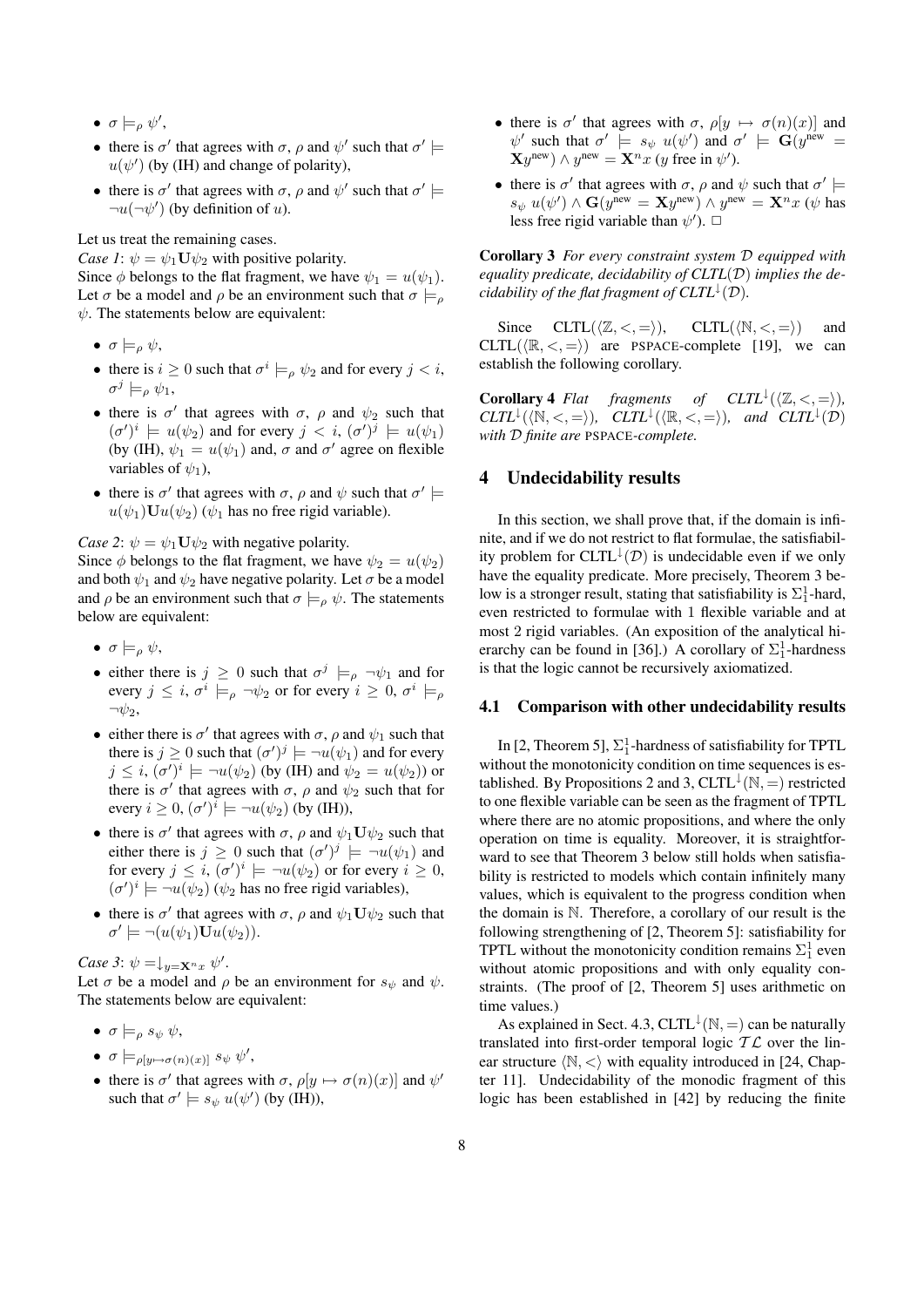validity problem for classical logic known to be undecidable by Trakhtenbrot's Theorem. A refinement of this result is shown in [17] to the fragment restricted to two individual variables and monadic predicate symbols. The proof is based on a reduction from halting problem for Minsky machines by coding the values of counters by the cardinality of the interpretations of monadic predicate symbols.

The models of Quantified Propositional Temporal Logic with Repeating (ROPTL) introduced in [23] can be encoded by  $CLTL^{\downarrow}(\mathbb{N}, =)$  formulae unlike the second-order quantification in the language. However, the variant logic RHLTL<sup>n</sup> [23, Sect. 4] is equivalent to CLTL<sup>1</sup>(N, =) with one flexible variable and  $n$  rigid variables except that RHLTL<sup>n</sup> does not have U but has F,  $F^{-1}$  and  $X^{-1}$ . Theorem 3 and  $\Sigma_1^1$ -hardness of RHLTL<sup>2</sup> [23, Corollary 1] are complementary results.

Our encoding of configurations in 2-counter machines is similar to the one in [15, Sect. 7] to show undecidability of an emptiness problem for a class of two-ways register automata. As a corollary of [15, Sect. 7] and of the proof of Theorem 3 below, CLTL<sup> $\downarrow$ </sup>(N, =) augmented with the pasttime operator "since" but restricted to a single rigid variable is  $\Sigma_1^1$ -complete.

### **4.2**  $\Sigma_1^1$ -completeness

The following proposition complements the main result in this section, and states that, for countable and computable constraint systems  $D$ , satisfiability for CLTL<sup> $\downarrow$ </sup>( $D$ ) is in  $\Sigma_1^1$ . Hence, for a countably infinite domain, the problem in Theorem 3 is  $\Sigma_1^1$ -complete.

**Proposition 5** *Suppose D is a countable set,* and  $(R_i)_{i \in I}$ *is a family of computable relations on* D*. The satisfiability problem for*  $CLTL^{\downarrow}(D,(R_i)_{i\in I})$  *is in*  $\Sigma_1^1$ *.* 

*Proof.* Let  $\phi$  be a formula of CLTL<sup>1</sup>( $D$ ,  $(R_i)_{i \in I}$ ). We can assume FleVarSet = FleVars( $\phi$ ) and RigVarSet = RigVars( $\phi$ ). Let  $n = |F|$ FleVarSet| and  $m = |R|$ RigVarSet|. Any model  $\sigma : \mathbb{N} \to (\text{FleVarSet} \to D)$  can be encoded by functions  $f_1, \ldots, f_n : \mathbb{N} \to \mathbb{N}$ , and any environment  $\rho$  : RigVarSet  $\rightarrow$  D as an m-tuple  $a_1, \ldots, a_m$  : N. A first-order predicate on  $f_1, \ldots, f_n$  and  $a_1, \ldots, a_m$  which expresses that  $\sigma \models_{\rho} \phi$  is routine to construct by structural recursion on  $\phi$ . We conclude that satisfiability of  $\phi$  can be expressed by a  $\Sigma_1^1$ -sentence.  $\Box$ 

We shall prove that the satisfiability problem for a fragment of CLTL<sup> $\downarrow$ </sup>(*D*, =) is  $\Sigma_1^1$ -hard by reducing from the Recurrence Problem for nondeterministic 2-counter machines, which was shown to be  $\Sigma_1^1$ -hard in [2, Section 4.1].

A *nondeterministic* 2*-counter machine* M consists of two counters  $C_1$  and  $C_2$ , and a sequence of  $n \ge 1$  instructions, each of which may increment or decrement one of the counters, or jump conditionally upon of the counters being zero. After the execution of a non-jump instruction, M proceeds nondeterministically to one of two specified instructions. Therefore, the  $l<sup>th</sup>$  instruction is written as one of the following:

$$
l: C_i := C_i + 1; \text{goto } l' \text{ or goto } l''
$$
  

$$
l: C_i := C_i - 1; \text{goto } l' \text{ or goto } l''
$$
  

$$
l: \text{if } C_i = 0 \text{ then goto } l' \text{ else goto } l''
$$

We represent the configurations of  $M$  by triples  $\langle l, c_1, c_2 \rangle$ , where  $1 \leq l \leq n, c_1 \geq 0$ , and  $c_2 \geq 0$  are the current values of the location counter and the two counters  $C_1$  and  $C_2$ , respectively. The consecution relation on configurations is defined in the obvious way, where decrementing 0 yields 0. A *computation* of M is an infinite sequence of related configurations, starting with the initial configuration  $(1, 0, 0)$ . The computation is *recurring* if it contains infinitely many configurations with the value of the location counter being 1.

The Recurrence Problem is to decide, given a nondeterministic 2-counter machine  $M$ , whether  $M$  has a recurring computation. This problem is  $\Sigma_1^1$ -hard.

Theorem 3 *Suppose* D *is an infinite set. The satisfiability problem for formulae*  $\phi$  *of*  $CLTL^{\downarrow}(D, =)$  *such that*  $|\mathsf{Flevars}(\phi)| = 1$  *and*  $|\mathsf{RigVars}(\phi)| \leq 2$  *is*  $\Sigma_1^1$ *-hard.* 

*Proof.* Suppose M is a nondeterministic 2-counter machine. We construct a formula  $\phi_M$  of CLTL<sup>1</sup>(D, =) such that  $|F$ leVars $(\phi)| = 1$ ,  $|R$ igVars $(\phi)| \leq 2$ , and  $\phi_M$  is satisfiable iff M has a recurring computation. The basis of the construction is an encoding of computations of nondeterministic 2-counter machines by models of  $CLTL^{\downarrow}(D, =)$ with one flexible variable, i.e. by infinite sequences of elements of D. As in the proofs of [2, Theorems 6 and 7], which show  $\Sigma_1^1$ -hardness of satisfiability of formulae of TPTL extended with either multiplication by 2 or dense time, we shall encode the value of a counter by a sequence of that length. However, much further work is needed in this proof because the only operation we have on elements of  $D$  is equality.

Let  $n$  be the number of instructions in  $M$ . We encode a configuration  $\langle l, c_1, c_2 \rangle$  by a sequence of elements of D of the form

$$
ddd'd \underbrace{\ldots d' \ldots f_1^1 \ldots f_{c_1}^1 eee'e''f_1^2 \ldots f_{c_2}^2}
$$

where:

(i) the only two pairs of consecutive elements which are equal are dd and ee, and also  $f_{c_2}^2$  is distinct from the first element in the encoding of the next configuration;

(ii)  $e \neq e''$ :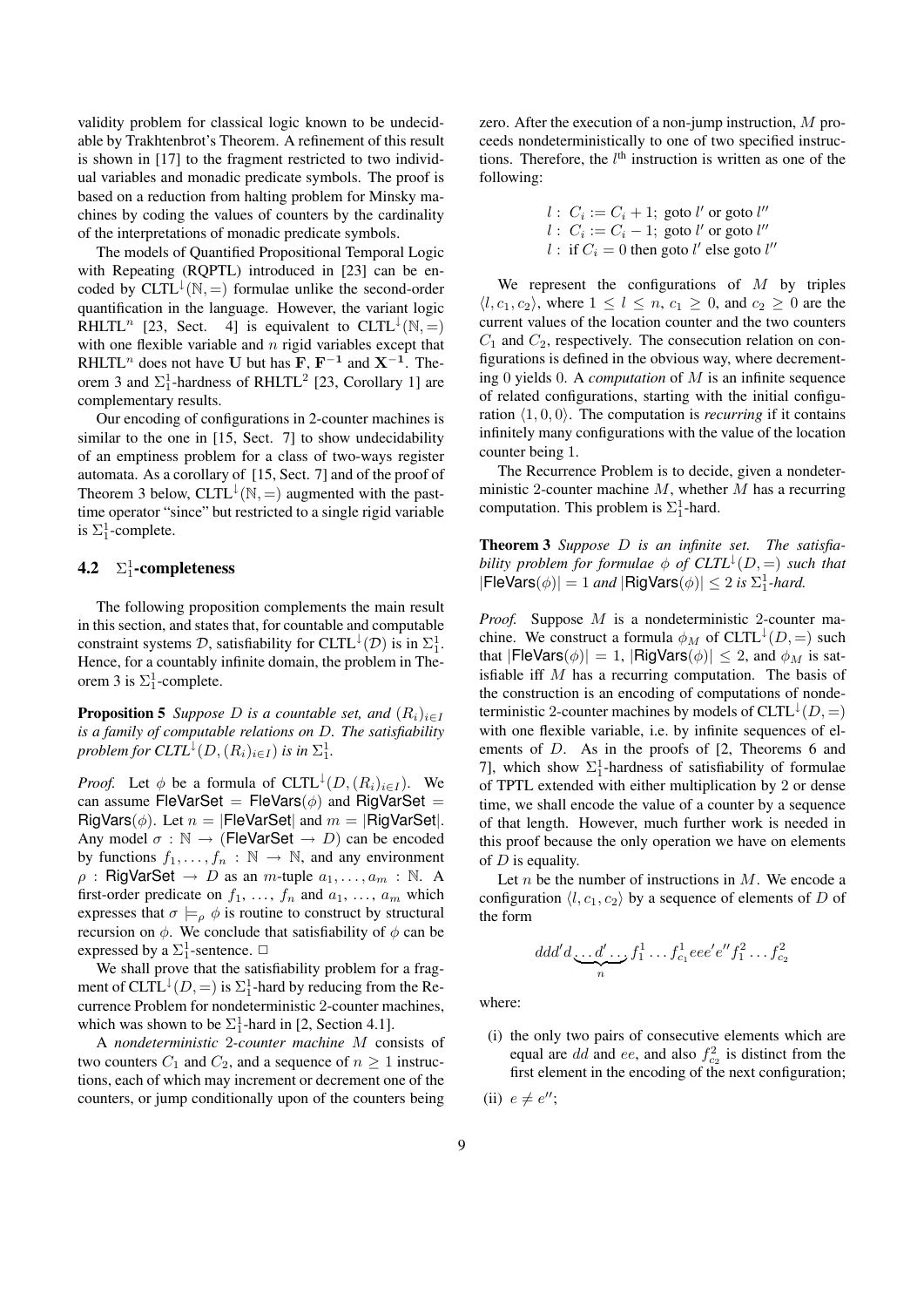- (iii) after the first 4 elements, there is a sequence of  $n$  elements, and only the  $l^{\text{th}}$  equals  $d'$ ;
- (iv)  $f_1^i, \ldots, f_{c_i}^i$  are mutually distinct, for each *i*.

We write start<sub>d∨e</sub> to denote the formula  $x = \mathbf{X}^{1}x$  stating that the current state is an occurrence of either dd or ee. We write start<sub>d</sub> [resp. start<sub>e</sub>] to denote the formula start<sub>d∨e</sub>  $\wedge x = \mathbf{X}^3 x$  [resp. start<sub>d∨e</sub>  $\wedge x \neq \mathbf{X}^3 x$ ] stating the current state is a first occurrence of  $d$  [resp.  $e$ ] in  $dd$  [ee].

The formula  $\phi_M$  is

$$
\phi_n^{init} \wedge \phi_n^{glob} \wedge \phi_M^1 \wedge \cdots \wedge \phi_M^n \wedge \phi^{rec}
$$

where the first two conjuncts state that the model is a concatenation of configuration encodings which satisfy (i)–(iv) above, and that it begins with an encoding of the initial configuration  $(1, 0, 0)$ . Their definitions are given in Figure 1.

For any  $l \in \{1, \ldots, n\}$ ,  $\phi_M^l$  states that, whenever the model contains an encoding of a configuration  $\langle l, c_1, c_2 \rangle$ , then the next encoding is of a configuration which is obtained by executing the  $l<sup>th</sup>$  instruction.

Consider the most complex case:

$$
l: C_2 := C_2 - 1; \text{goto } l' \text{ or go to } l''
$$

The formula  $\phi_M^l$  needs to state that, whenever the location counter is  $l, C_1$  remains the same,  $C_2$  either remains 0 or is decremented, and the next value of the location counter is either  $l'$  or  $l''$ :

$$
\phi_M^l \stackrel{\text{def}}{=} \mathbf{G}((\text{start}_d \wedge \mathbf{X}^2 x = \mathbf{X}^{l+3} x) \Rightarrow \mathbf{X}^{n+4} (\chi_{eq}^1 \wedge (\neg \text{start}_{d \vee e} \mathbf{U}(\text{start}_e \wedge \mathbf{X}^4 (\chi_{dec}^2 \wedge (\neg \text{start}_{d \vee e} \mathbf{U}(\text{start}_d \wedge (\mathbf{X}^2 x = \mathbf{X}^{l'+3} x \vee \mathbf{X}^2 x = \mathbf{X}^{l''+3} x))))))))
$$

The formula  $\chi^2_{dec}$  given in Figure 2 specifies that, if the current value of  $C_2$  is 0 or 1, then the next value of  $C_2$  is 0; and if not, then the next encoding of the value of  $C_2$  equals the current encoding with the last element removed. The latter is specified as the following conjunction:

- (A) the first element of the current encoding equals the first element of the next encoding, and
- (B) for any consecutive pair  $y$  and  $y'$  of elements in the current encoding such that  $y'$  is not the last element, the first occurence of  $y$  in the next encoding is followed by  $y'$ , and
- (C) the element before the last in the current encoding is the last element in the next encoding.

The formula  $\chi_{eq}^1$ , which specifies that the value of  $C_1$ remains the same, is defined similarly.

Definitions of  $\phi_M^l$  for other forms of instruction use the same machinery. For incrementing a counter, it is not necessary to specify that the additional element in the next encoding is distinct from the rest, because that is ensured by  $\phi_n^{glob}.$ 

Finally, φ*rec* states that the model encodes a recurring computation:

$$
\phi^{\text{rec}} \stackrel{\text{def}}{=} \mathbf{GF}(\text{start}_{d} \wedge \mathbf{X}^{2} x = \mathbf{X}^{4} x) \qquad \Box
$$

By adapting the proof of Theorem 3, one can show that the variant of  $CLTL^{\downarrow}(D, =)$  over models that are finite words as those considered in [9, 7] is also undecidable by encoding the halting problem for Minsky machines.

#### 4.3 One rigid variable and monodic first-order temporal logics

The decidability status of CLTL<sup> $\downarrow$ </sup>(N, =) restricted to one rigid variable is still open (the proof of Theorem 3 uses exactly two rigid variables) which corresponds exactly to consider formulae of  $\perp$ -height 1. More precisely, CLTL<sup> $\downarrow$ </sup>( $\mathbb{N}, =$ ) restricted to one rigid variable and one flexible variable is open: CLTL<sup> $\downarrow$ </sup>(N, =) restricted to one rigid variable can be reduced to this fragment. One way to show decidability of this fragment would be to reduce it to a decidable fragment of some first-order temporal logic. For instance, CLTL<sup> $\downarrow$ </sup>(N, =) satisfiability can be reduced to firstorder temporal logic  $\mathcal{TL}$  over the linear structure  $\langle \mathbb{N}, \langle \rangle$ introduced in [24, Chapter 11]. Indeed, to each flexible variable x one associates a monadic predicate symbol  $P_x$ in such a way that  $P_x$  is interpreted as the singleton set containing the value of  $x$  and the translation of the formula  $\downarrow_{x'=\mathbf{X}x} \phi$  is the  $\mathcal{TL}$  formula  $\exists x' \ \mathbf{X} P_x(x') \land \phi'$ where  $\phi'$  is the translation of  $\phi$ . The translation of the Boolean and temporal operators is performed homomorphically whereas  $y = \mathbf{X}z$  with  $y, z \in \text{FleVarSet}$  is for instance translated into  $\exists x P_y(x) \land \mathbf{X} P_z(x)$ . One needs also to be able to express that at every state  $P_x$  is interpreted by a singleton which can be easily encoded by the formula  $\mathbf{G}(\forall z, z' \; P_x(z) \land P_x(z') \Rightarrow z = z' \land \exists z \; P_x(z)$ ). It is then easy to check that the translation falls into the monodic fragment of  $T\mathcal{L}$  whenever the CLTL<sup> $\downarrow$ </sup>(N, =) formula is of ↓-height 1. We recall that in the monodic fragment, any subformula of the form  $\mathbf{X}\phi$ ,  $\phi_1\mathbf{U}\phi_2$ ,  $\mathbf{F}\phi$ ,  $\mathbf{G}\phi$  has at most one free individual variable.

Even though monodic first-order temporal logic over the linear structure  $\langle \mathbb{N}, \langle \rangle$  is decidable [30], its extension with equality is not [42] and we need equality in the translation process in a substantial way. It is then easy to check that the translation falls into the monodic fragment of  $T\mathcal{L}$  with only two individual variables and monadic predicate symbols whenever the CLTL<sup> $\downarrow$ </sup>(N, =) formula is of  $\downarrow$ -height 1.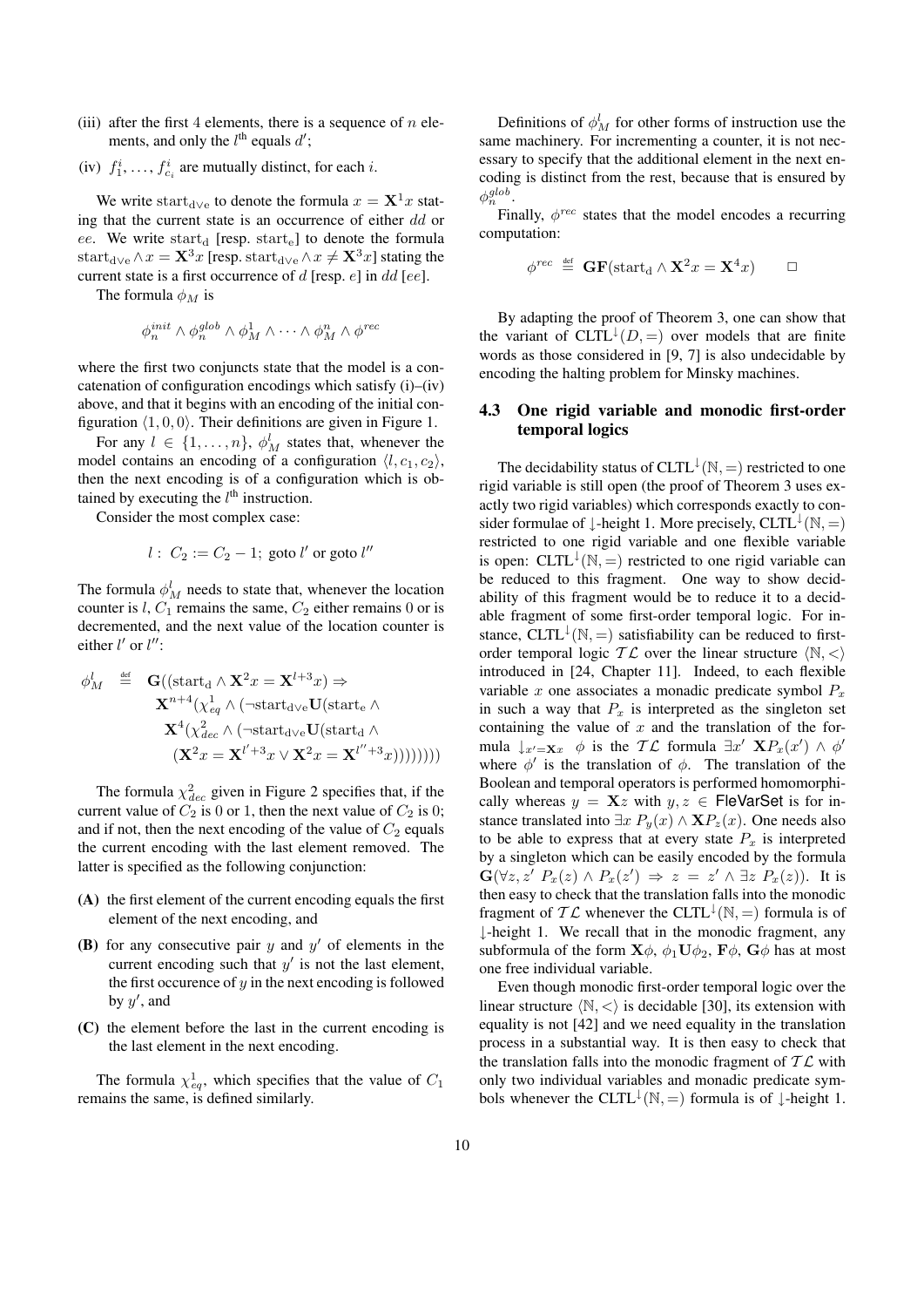$$
\begin{array}{rcl}\n\phi_n^{init} & \stackrel{\text{def}}{=} & \text{start}_d \wedge \mathbf{X}^2 x = \mathbf{X}^4 x \wedge \mathbf{X}^{n+4}(\text{start}_e \wedge \mathbf{X}^4(\text{start}_{d\vee e})) \\
\phi_n^{glob} & \stackrel{\text{def}}{=} & \mathbf{G}(\text{start}_d \Rightarrow \psi_n^1 \wedge \text{start}_e \Rightarrow \psi_n^2) \\
& \text{in } d d' d \dots d' \dots \text{two consecutive values are distinct} \\
\psi_n^1 & \stackrel{\text{def}}{=} & \left( \bigwedge_{i=1}^{n+3} \mathbf{X}^i x \neq \mathbf{X}^{i+1} x \right) \\
& \text{in } \dots d' \dots \text{exactly one value equals } d' \\
\hline\n\left( \bigvee_{l=1}^{n} \mathbf{X}^2 x = \mathbf{X}^{l+3} x \wedge \left( \bigwedge_{j=1}^{l-1} \mathbf{X}^2 x \neq \mathbf{X}^{j+3} x \wedge \bigwedge_{j=l+1}^{n} \mathbf{X}^2 x \neq \mathbf{X}^{j+3} x \right) \right) \wedge \\
f_1^1 \dots f_{c_1}^1 \text{ mutually distinct} \\
\hline\n\mathbf{X}^{n+4}(\psi^{dist} \mathbf{U} \text{ start}_e) \\
\psi_n^2 & \stackrel{\text{def}}{=} & \left( \bigwedge_{i=1}^{3} \mathbf{X}^i x \neq \mathbf{X}^{i+1} x \right) \wedge \overbrace{\mathbf{X}^4(\psi^{dist} \mathbf{U} \text{ start}_d)}^{f_1^2 \dots f_{c_2}^2 \text{ mutually distinct}} \\
\psi^{dist} & \stackrel{\text{def}}{=} \neg \text{start}_{d\vee e} \wedge \downarrow_{y=x} \mathbf{X}((\neg \text{start}_{d\vee e} \wedge x \neq y) \mathbf{U} \text{start}_{d\vee e})\n\end{array}
$$

#### **Figure 1.**

However, this very fragment of  $\mathcal{TL}$  is also undecidable [17]. Hence, one way to show decidability of CLTL<sup> $\downarrow$ </sup>(N, =) restricted to one rigid variable would be to show the decidability of the monodic and monadic fragment of  $\mathcal{TL}$  with equality, with only two individual variables and further restricted to formulae such that any subformula that contains two distinct free variables has no temporal operator (unlike formulae used in the undecidability proof in [17]). It would forbid formulae of the form  $(\forall z, z' \mathbf{X} P(z) \wedge \mathbf{X} P(z'))$  that however still belong to the monodic fragment and it would allow formulae of the form  $\mathbf{G}(\forall z, z' P_x(z) \land P_x(z') \Rightarrow z =$  $z' \wedge \exists z P_x(z)$  needed to enforce that  $P_x$  is interpreted as a singleton.

#### 5 Conclusion

In this paper, we have shown that adding the freeze operator to  $CLTL(\mathcal{D})$  leads to undecidability as soon as the underlying domain is infinite and the equality predicate is part of D. As illustrated in the paper, most of related work dealing with undecidable logics having a binding-mechanism similar to the freeze quantification can encode past-time operators or has constraints richer than equality. The logic CLTL<sup> $\downarrow$ </sup>(D) is EXPSPACE-complete for most of finite D. In order to design a specification language with LTL temporal operators and the freeze quantifier that admits a decidable model-checking problem, syntactic restrictions could be a reasonable solution. Typically, the existence of a logspace reduction from flat fragment of CLTL<sup> $\downarrow$ </sup>( $\mathcal{D}$ ) into CLTL( $\mathcal{D}$ ) when equality predicate is present leads us to believe that our flatness criterion is most relevant. However, some natural syntactic restrictions have not been considered in the paper and the decidability status of the fragments below is open (with  $D$  infinite):

- fragment of CLTL<sup> $\downarrow$ </sup>(*D*, =) where the operator **U** is restricted to G,
- fragment of  $CLTL^{\downarrow}(D, =)$  with one rigid variable and one flexible variable,
- fragment of CLTL<sup> $\downarrow$ </sup>(*D*, =) restricted to formulae of the form  $\phi_1 \wedge \phi_2$  where  $\phi_2$  is freeze-free and  $\phi_1$  is a conjunction of formulae of the form  $G \downarrow_{y=x} XGx \neq y$ : freeze operator is then only used to define nonces.

Alternatively, syntactic restrictions can be combined with restrictions on the interpretations of the variables as it is the case for TPTL [2]. For instance, which fragments of CLTL<sup> $\downarrow$ </sup>(D) are decidable assuming that the freeze operator is only used in formulae of the form  $\downarrow_{y=x} \phi$  where  $x$  is bounded-reversal in the sense of [31]? Monotonic variables are in particular bounded-reversal. Finally, assuming that  $D$  does not contain the equality predicate and the underlying domain is infinite, it is not clear when CLTL<sup> $\downarrow$ </sup>(D) is decidable. For instance, the decidability status of  $CLTL^{\downarrow}(\{0, 1\}^*, <)$  where  $<$  is either the prefix relation or the subword relation is open. By contrast, when  $\langle D, \langle \rangle$  is an infinite totally-ordered set, a consequence of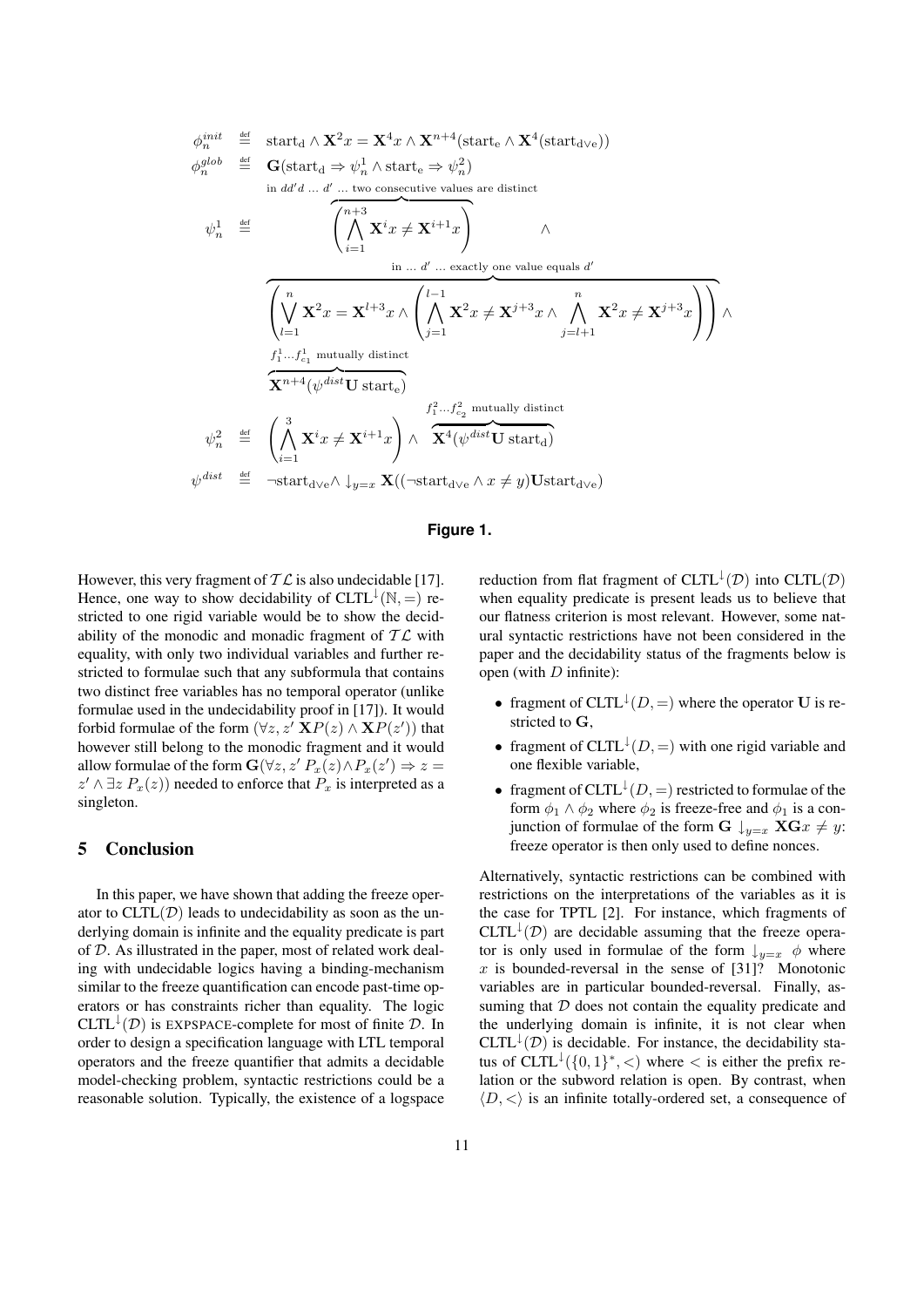our results is that  $CLTL^{\downarrow}(D, \leq)$  is undecidable since equality is definable.

Acknowledgements. We are grateful to Deepak D'Souza for useful discussions and to Frank Wolter for having directed us to related work.

#### References

- [1] R. Alur and D. Dill. A theory of timed automata. *Theoretical Computer Science*, 126:183–235, 1994.
- [2] R. Alur and T. Henzinger. A really temporal logic. *Journal of the ACM*, 41(1):181–204, 1994.
- [3] C. Areces, P. Blackburn, and M. Marx. A road-map on complexity for hybrid logics. In *Computer Science Logic*, volume 1683 of *Lecture Notes in Computer Science*, pages 307–321, 1999.
- [4] P. Balbiani and J. Condotta. Computational complexity of propositional linear temporal logics based on qualitative spatial or temporal reasoning. In *Frontiers of Combining Systems (FroCoS'02)*, volume 2309 of *Lecture Notes in Artificial Intelligence*, pages 162–173, 2002.
- [5] B. Boigelot. *Symbolic methods for exploring infinite state* spaces. PhD thesis, Université de Liège, 1998.
- [6] B. Boigelot and P. Wolper. Representing arithmetic constraints with finite automata: an overview. In *ICLP 2002*, volume 2401 of *Lecture Notes in Computer Science*, pages 1–19, 2002.
- [7] M. Bojańczyk, C. David, A. Muscholl, T. Schwentick, and L. Segoufin. Two-variable logic on words with data. 2005. Submitted.
- [8] A. Bouajjani, R. Echahed, and P. Habermehl. On the verification problem of nonregular properties for nonregular processes. In *Proc. 10th IEEE Symp. Logic in Computer Science (LICS '95)*, pages 123–133, 1995.
- [9] P. Bouyer. A logical characterization of data languages. *Information Processing Letters*, 84(2):75–85, 2002.
- [10] P. Bouyer, A. Petit, and D. Thérien. An algebraic approach to data languages and timed languages. *Information and Computation*, 182(2):137–162, 2003.
- [11] T. Brihaye, V. Bruyère, and J. Raskin. Model-checking for weighted timed automata. In *FORMATS'04, Grenoble, France*, volume 3253 of *Lecture Notes in Computer Science*, pages 277–292, 2004.
- [12] S. M. Cho, H. H. Kim, S. D. Cha, and D. H. Bae. A semantics of sequence diagrams. *Information Processing Letters*, 84:125–130, 2002.
- [13] H. Comon and V. Cortier. Flatness is not a weakness. In *14 Int. Workshop Computer Science Logic*, volume 1862 of *Lecture Notes in Computer Science*, pages 262–276, 2000.
- [14] D. Dams. Flat fragments of CTL and CTL<sup>\*</sup>: separating the expressive and distinguishing powers. *Logic Journal of the IGPL*, 7(1):55–78, 1999.
- [15] C. David. Mots et données infinies. Master's thesis, LIAFA, 2004. 45 pages.
- [16] F. de Boer and R. van Eijk. Decidable navigation logics for object structures. In *CSL'01*, volume 2142 of *Lecture Notes in Computer Science*, pages 324–338, 2001.
- [17] A. Degtyarev, M. Fisher, and A. Lisitsa. Equality and monodic first-order temporal logic. *Studia Logica*, 72:147– 156, 2002.
- [18] S. Demri. LTL over integer periodicity constraints. Technical Report LSV-04-6, LSV, February 2004. 35 pages. An extended abstract appeared in Proc. of FOSSACS'04.
- [19] S. Demri and D. D'Souza. An automata-theoretic approach to constraint LTL. Technical Report LSV-03-11, LSV, 2003. 40 pages. An extended abstract appeared in Proc. of FSTTCS'02.
- [20] A. Emerson and J. Halpern. 'sometimes' and 'not never' revisited: on branching versus linear time temporal logic. *Journal of the ACM*, 33:151–178, 1986.
- [21] A. Finkel and J. Leroux. How to compose Presburger accelerations: Applications to broadcast protocols. In *FST&TCS'02, Kanpur*, volume 2256 of *Lecture Notes in Computer Science*, pages 145–156, 2002.
- [22] M. Franceschet, M. de Rijke, and B.-H. Schlingloff. Hybrid logics on linear structures: Expressivity and complexity. In *TIME-ICTL 2003*, pages 164–171, 2003.
- [23] T. French. Quantified propositional temporal logic with repeating states. In *TIME-ICTL 2003*, pages 155–165. IEEE Computer Society, 2003.
- [24] D. Gabbay, A. Kurucz, F. Wolter, and M. Zakharyaschev. *Many-dimensional modal logics: theory and practice*. Cambridge University Press, 2003.
- [25] D. Gabelaia, R. Kontchakov, A. Kurucz, F. Wolter, and M. Zakharyaschev. On the computational complexity of spatio-temporal logics. In *FLAIRS'03, St Augustine, Florida*, pages 460–464, 2003.
- [26] V. Goranko. Hierarchies of modal and temporal logics with references pointers. *Journal of Logic, Language, and Information*, 5:1–24, 1996.
- [27] E. Harel, O. Lichtenstein, and A. Pnueli. Explicit clock temporal logic. In *Proc. 5th IEEE Symp. Logic in Computer Science (LICS '90), Philadelphia, PA, USA, June 1990*, pages 400–413, 1990.
- [28] T. Henzinger. Half-order modal logic: how to prove realtime properties. In *9th Annual ACM Symposium on Principles of Distributed Computing*, pages 281–296. ACM Press, 1990.
- [29] I. Hodkinson, R. Kontchakov, A. Kurucz, F. Wolter, and M. Zakharyaschev. On the computational complexity of decidable fragments of first-order linear temporal logics. In *TIME-ICTL 2003*, pages 91–98, 2003.
- [30] I. Hodkinson, F. Wolter, and M. Zakharyaschev. Decidable fragments of first-order temporal logics. *Annals of Pure and Applied Logic*, 106:85–134, 2000.
- [31] O. Ibarra. Reversal-bounded multicounter machines and their decision problems. *Journal of the ACM*, 25(1):116– 133, 1978.
- [32] O. Ibarra and Z. Dang. On removing the stack from reachability constructions. In *International Symposium on Algorithms and Computation (ISAAC'01)*, volume 2223 of *Lecture Notes in Computer Science*, pages 244–256, 2001.
- [33] E. Kieronski. EXPSPACE-complete variant of guarded fragment of transitivity. In *Proc. 19th Ann. Symp. Theoretical Aspects of Computer Science (STACS'2002), Antibes Juanles-Pins, France, Mar. 2002*, volume 2285 of *Lecture Notes in Computer Science*, pages 608–619, 2002.